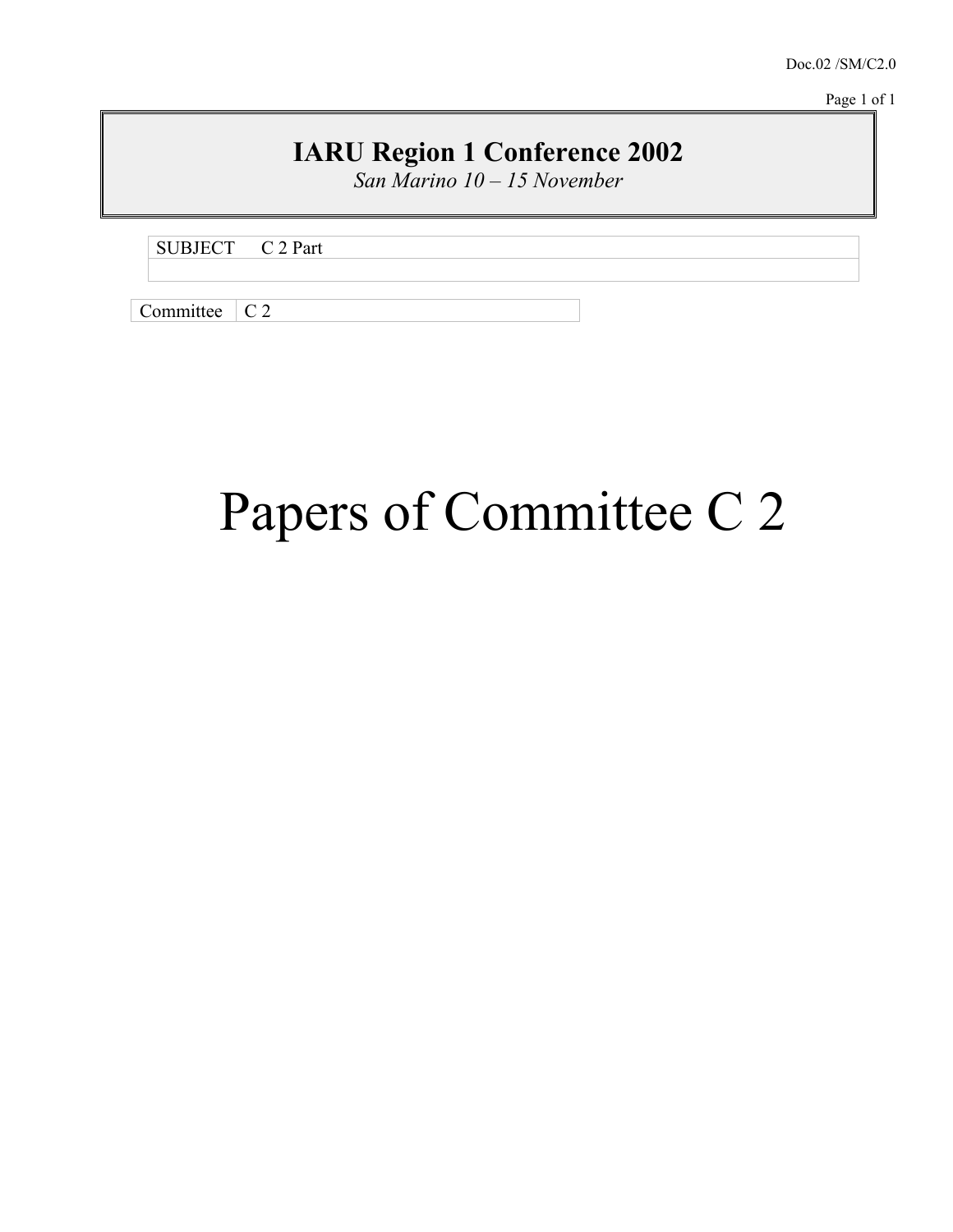## **INDEX TO COMMITTEE C.2.**

**C2.1 Agenda** 

|      | C2.2 Report (San Marino)                                  |                   |
|------|-----------------------------------------------------------|-------------------|
| C2.3 | Restructuring of IARU Region 1 ~Financial System          | <b>DARC</b>       |
| C2.4 | <b>C2 Recommendations (Lillehammer 1999)</b>              | EC.               |
|      | $C2.5$ Financial situation for ARDF (also $C3.27$ )       | <b>ARDF Chair</b> |
|      | C <sub>2</sub> .6 Report of the Financial Advistory Group | <b>FAG</b>        |
| C2.7 | <b>Commentary on Paper C2.4</b>                           | FAG               |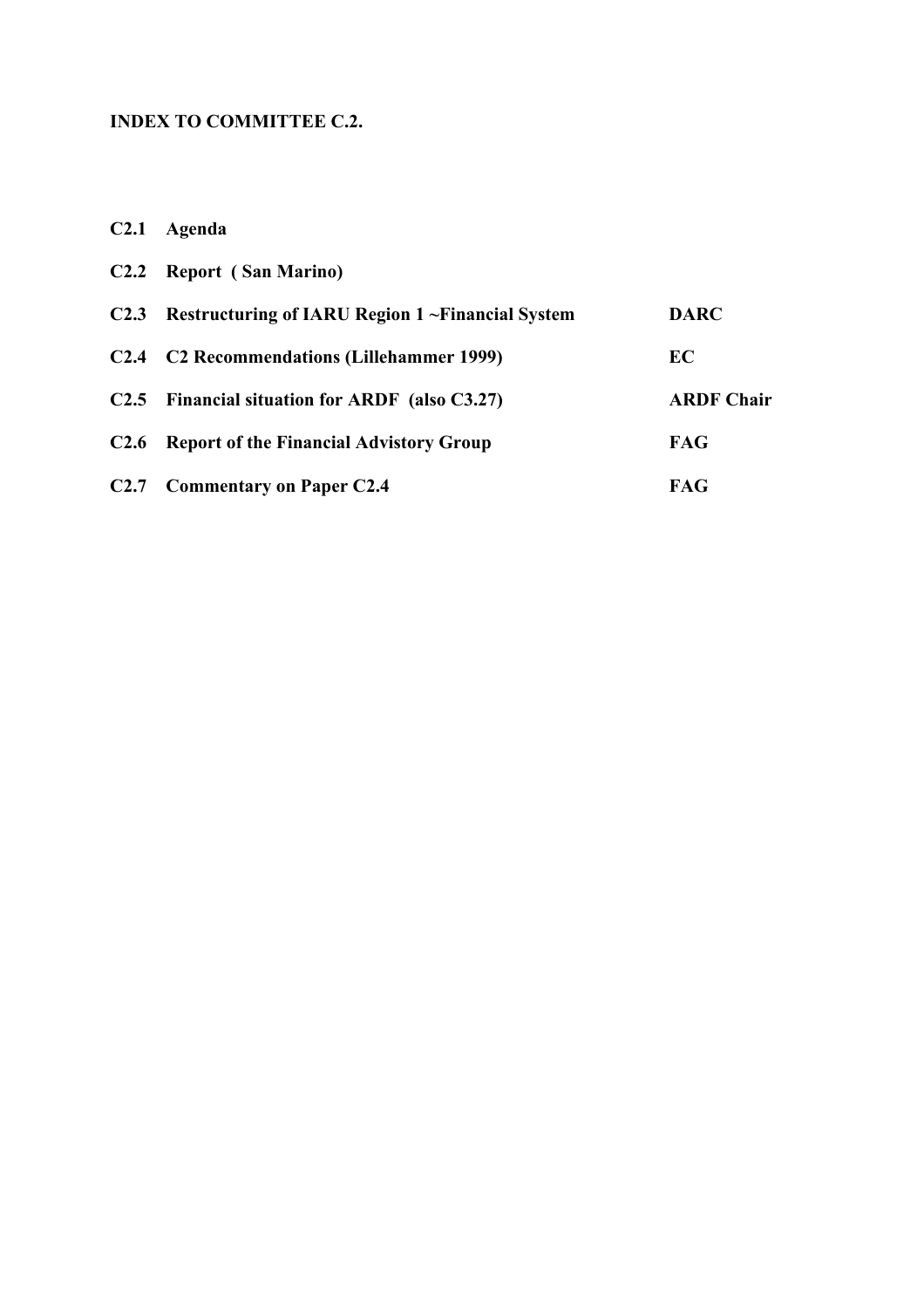Page 1 of 1

# **IARU Region 1 Conference 2002**

*San Marino 10 – 15 November*

|              | SUBJECT Restructuring of IARU Region 1 Financial System |
|--------------|---------------------------------------------------------|
| SOCIETY DARC |                                                         |

Committee  $\vert$  C2.3

Resolving:

that now a days to keep the membership figures are a good result but a decrease has to be foreseen. On the other hands are the costs to run a Region increasing. This counts especially for visits to ITU and other meetings which are the main task of a Region to keep Amateur Radio alive. Some other costs we have right now might be reduced by asking i.e. societies nominating a chairman to an IARU WG to carry at least the administration costs of such persons. It should not happen that the Region buys computers or things like that to let a chairman work. It should not be that the travel costs of a chairman of a sub working group are born out of the regional budget. A lot of things could be done without deducting the Region's funds by letting the societies - delegating a volunteer – pay for little expenses like mailing costs, paper etc. Examples have proved that it works (FAG, CAM).

Further on it seems not correct to let larger societies pay nearly the whole bill, but to advise how the money has to be spent and for what.

To have a little bit more fairness in the financing of the Region DARC

Proposes:

#### **Membership fees per licensed member within a society as defined by the C & BL:**

**Class 1. a member society with up to 499 members )\*: 500.--- SFR lump-sum Class 2. a member society with 500 to 999 members 1.50 SFR p. member Class 3. a member society with 1000 to 9 999 members 1.25 SFR p. member Class 4. a member society with 10 000 and more Members 1.00 SFR p. member**

**)\* under special defined conditions the EC may give a waiver or a reduction of this amount if such a case is requested by a member society and justified by extreme financial circumstances.**

*As reference the figures 2001: 43 societies < 100 members 21 societies < 1 000 members 19 societies < 10 000 members 04 societies > 10 000 members*

10. Oct. 2001

Hans Berg, DJ6TJ DARC I L O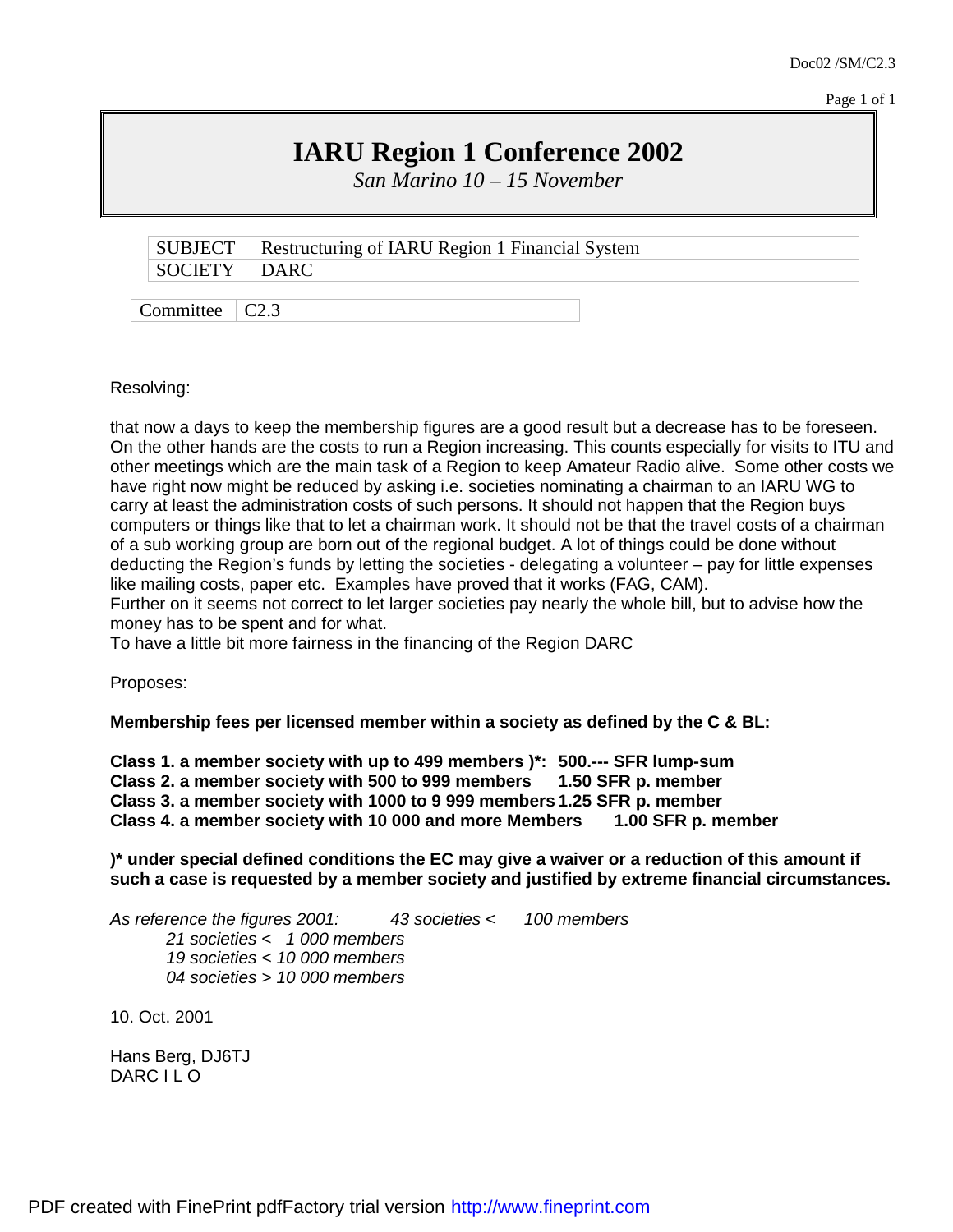# **IARU Region 1 Conference 2002**

*10-15 November, 2002* 

| SUBJECT C2 Recommendations (Lillehammer 1999) |
|-----------------------------------------------|
| SOCIETY Executive Committee                   |
|                                               |

#### **Recommendation C2.A**

Committee  $\vert$  C<sub>2.4</sub>

The IARU Region 1 EC proposes that the General Conference in San Marino 2002 withdraws the recommendation C2.5 (Lillehammer 1999) for the following reason and returns to existing Bye-Law B1.2.1.

The amount of CHF 1500 does not cover all the expenses a small society will need to send one representative to a Region 1 General Conference. This contradicts the idea that such financial assistance would inspire smaller societies to take part in the work of IARU Region 1.

#### **Recommendation C2.B**

The IARU Region 1 EC proposes that the General Conference in San Marino 2002 withdraws the recommendation C2.11 (Lillehammer 1999) for the following reason:

- $\Box$  Regular contact with the other two regions has proved to be very productive
- In view of the improved financial situation, the EC considers it a justifiable expense and liaison with Regions 2 and 3 should be re-activated.

#### **Recommendation C2.C**

The IARU Region 1 proposes that the General Conference in San Marino 2002 withdraws recommendation C2.12 (Lillehammer 1999) for the following reason:

- It has proved necessary to have the office manager or another person as minute taker to allow for an efficient EC meeting.
- $\Box$  There is no reason to exclude the chairman of the permanent HF Committee and the Chairman of the permanent VHF/UHF/Microwave Committee from the EC meeting, and that therefore, recommendation 1.4.25 Torremolinos 1999) should be reconfirmed.

#### **Recommendation 2C.D**

The IARU Region 1 proposes that the General Conference in San Marino 2002 withdraws the recommendation C2.15, C2.15.1, C2.15.2, C2.15.3 and C2.15.4 (Lillehammer 1999) for the following reasons and reconfirms existing Bye-Law C6.3

The EC considers that it is not necessary to amend the Bye-Laws and that instead these conference Recommendations will serve the same purpose. If amendments are necessary in the future it will be easier and faster to amend a recommendation than a Bye-Law.

 The EC therefore proposes to use Recommendations instead of changes to the Bye-Laws for these matters and proposes the following amendments.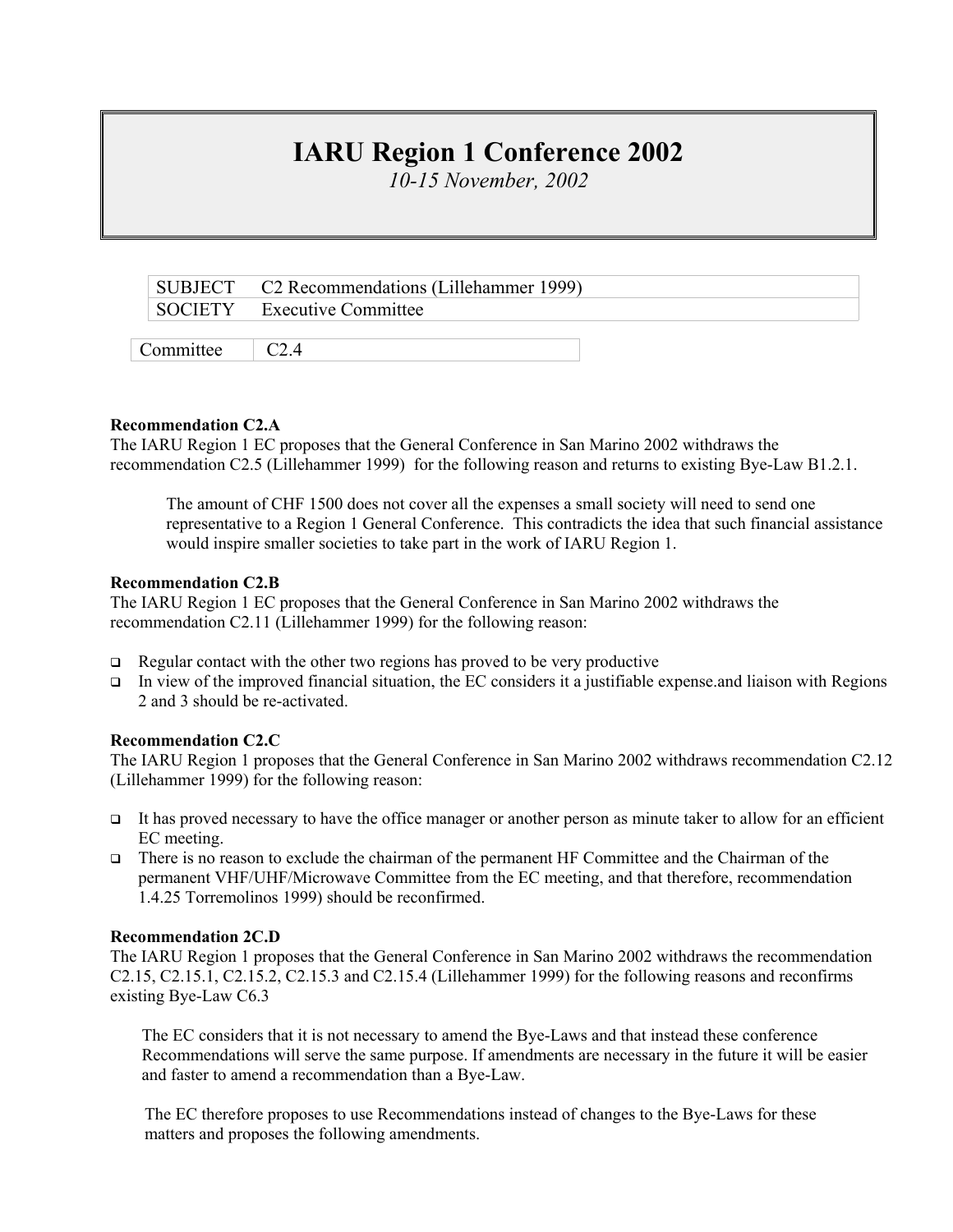#### **Recommendation C2.E**

The IARU Region 1 EC proposes to the General Conference in San Marino 2002 that the recommendation C2.15.2 (Lillehammer 19999) is amended as follows:

 Each year, at the end of February, the secretariat sends out a questionnaire to each member society regarding the number of licensed members. This questionnaire must be returned by the end of March. The EC, immediately after its meeting when it has had the opportunity to review the figures, shall present to all member societies for comment, the Proposed Annual Budget (PAB) and spending priorities for that year. The PAB shall be as much as possible in keeping with the principles of the long-term Budget approved for the relevant three-year period by the General Conference of the Region. However,, in proposing the PAB, the Executive Committee shall have reasonable discretion to make changes to the spending patterns, but within the pattern of priorities and spending limits agreed by the General Conference, as well as to propose reasonable amendments and additions to such allocations, should such variations, contingencies and additions be deemed required and necessary to meet the priorities and the unforeseen contingencies, if any, for that current year. The principle shall be maintained, however, that the spending limits set at the General Conference shall not be exceeded other than with the approval of the majority of member societies in the Region.

#### **Recommendation C2.F**

The IARU Region 1 proposes that the General Conference in San Marino 2002 that the recommendation.15.3 (Lillehammer 1999) is amended as follows:

Member Societies shall provide the EC with a reaction to the PAB within one month after the PAB was circulated. This should be a vote in favour or against. A simple majority of those member societies who vote are required to approve any material changes to the spending patterns agreed at the General Conference. The PAB shall be deemed as "not approved" should the simple majority of those member societies who vote, not vote for it. In such event, then the relevant yearly section of the long-term budget shall automatically apply.

#### **Recommendation C2.G**

The IARU Region 1 EC proposes that the General Conference in San Marino 2002 withdraws the recommendation C2.15.5 (Lillehammer 1999) for the following reason:

There is no need for this change because it is already adequately covered in the Region 1 Constitution and Bye-Laws.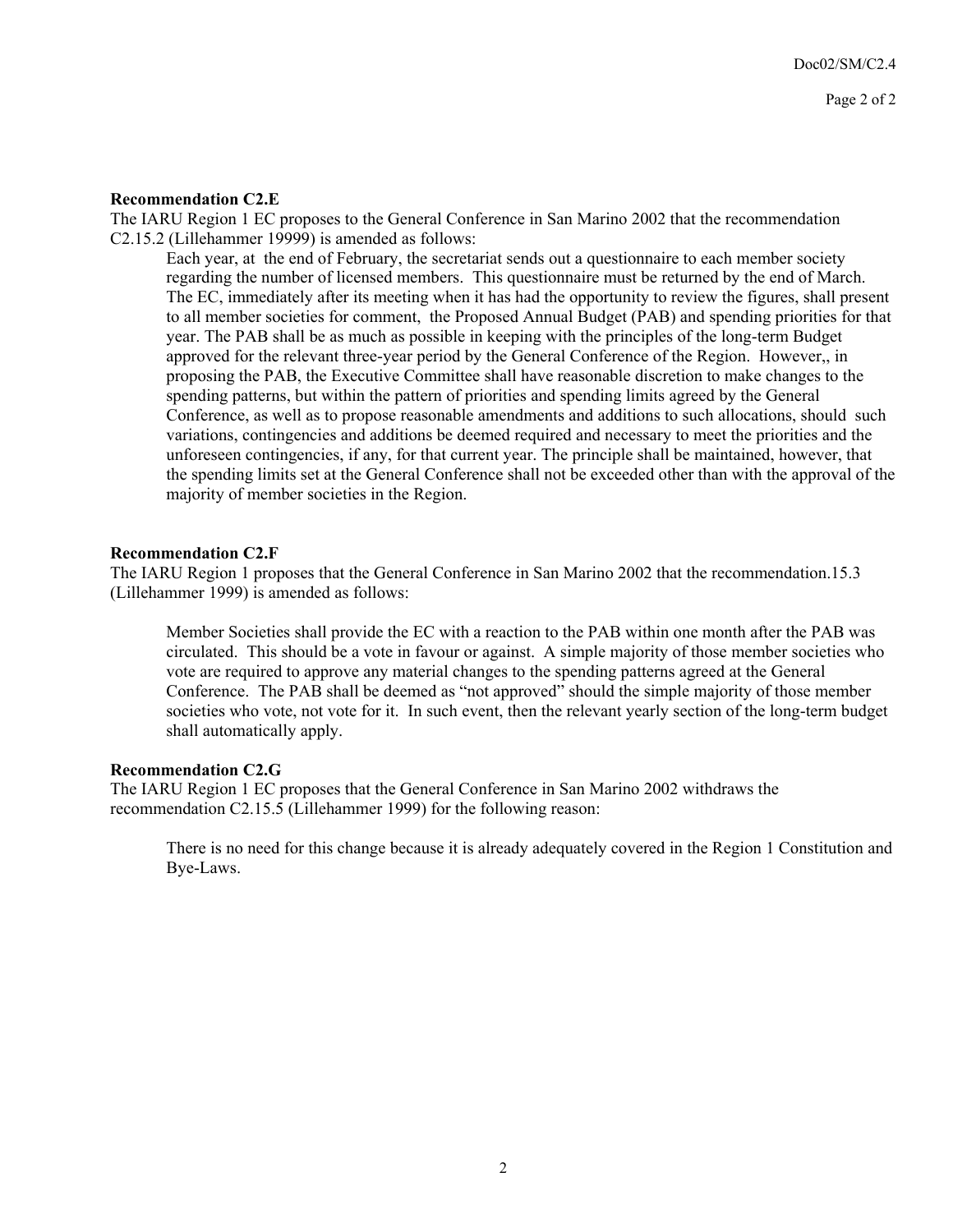Doc.02 /SM/C3.27

Page 1 of 2

# **IARU Region 1 Conference 2002**

*San Marino 10 – 15 November*

| SUBJECT        | Financial Situation for ARDF in IARU Region 1 |  |
|----------------|-----------------------------------------------|--|
| <b>SOCIETY</b> | <b>IARU Region 1 ARDF Working Group</b>       |  |
|                |                                               |  |
| Committee      | C2/C3.27                                      |  |

## **Financial Situation of ARDF in IARU Region 1 (ARDF WG)**

Amateur Radio Direction Finding is a bridge between two worlds, the world of sports and the world of Amateur Radio. In the past ARDF has proved to have attracted young people to Amateur Radio by using sports as the medium.

Drawing attention to the following facts:

- That at the General Conference 1999 in Lillehammer / Norway a drastic cut in the financial support of ARDF-WG by IARU Region 1 was decided (Recommendation C 2.9).
- That this reducing of financial support caused big problems in carrying out the Region 1 ARDF activities in the past three years.
- That because of the difficult financial situation of IARU Region 1 at the time of the General Conference 1999 this step was accepted by the ARDF WG, realizing the necessity of stabilizing the financial resources of IARU Region 1.

### **CONSIDERING**

- That the financial situation within IARU Region 1 has improved.
- That the number of participating societies and competitors at Regional and World Championships is increasing rapidly.
- That the Region 1 EC on proposal from the ARDF WG has established a Regional Youngsters ARDF Championship attracting young people to Amateur Radio (note: getting young people is the survival of Amateur Radio).
- That several IARU Region 1 member societies requested assistance to establish and improve ARDF and ARDF activities in their countries.
- That with the present financial support to the IARU Region 1 ARDF WG all necessary activities cannot be achieved.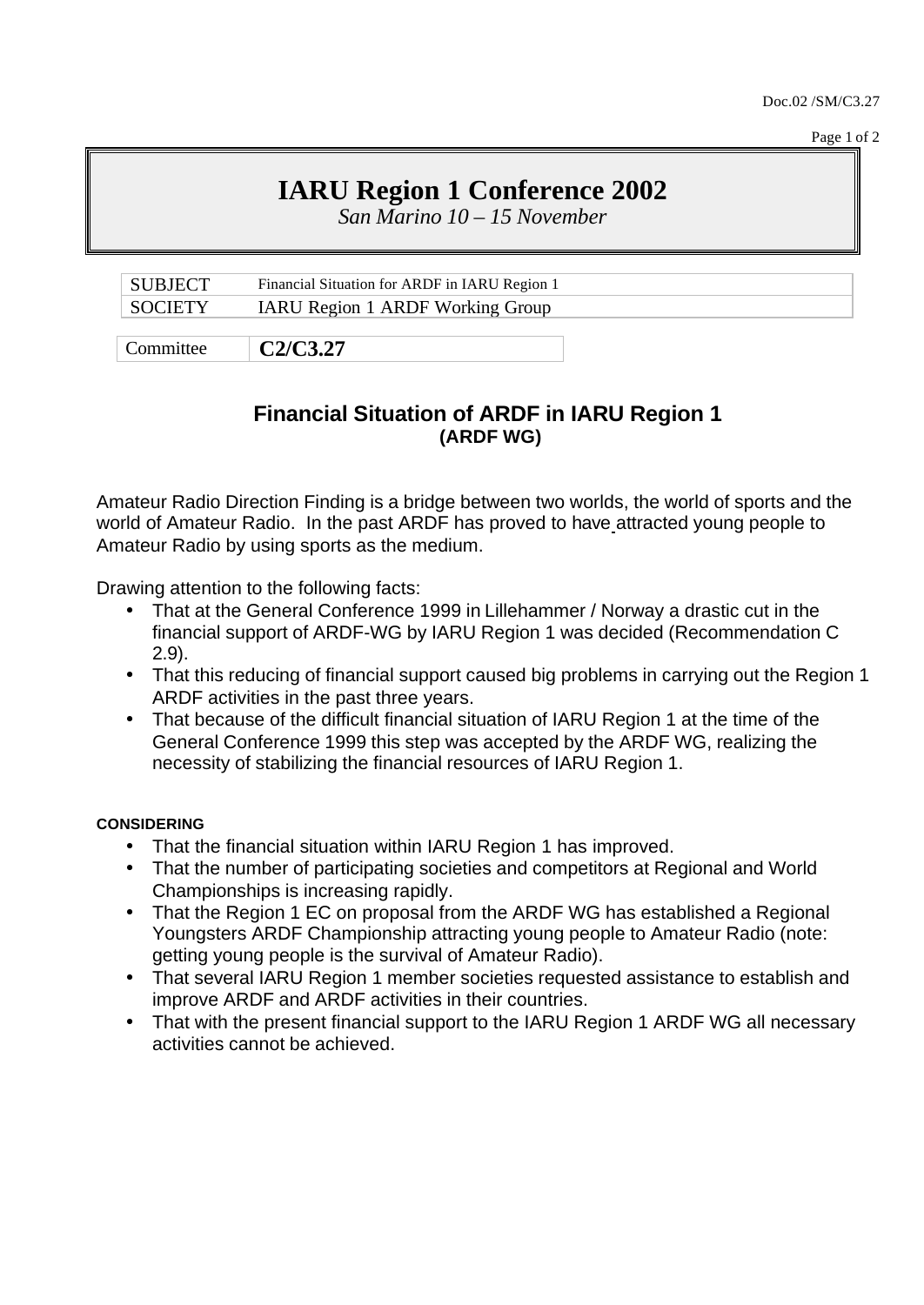#### **PROPOSING**

Taking into consideration all the above, it is proposed to withdraw the Recommendation C 2.9 (Lillehammer 1999) concerning financial support for ARDF activities. This will allow the General Conference and the EC to be free to budget the necessary financial support in line with the need to maintain and increase the Region 1 ARDF activity and at the same time take the Region 1 financial situation into account.

It is further proposed to the EC and the San Marino General Conference 2002, to take the above into consideration when the long-term IARU Region 1 General budget is made and approved.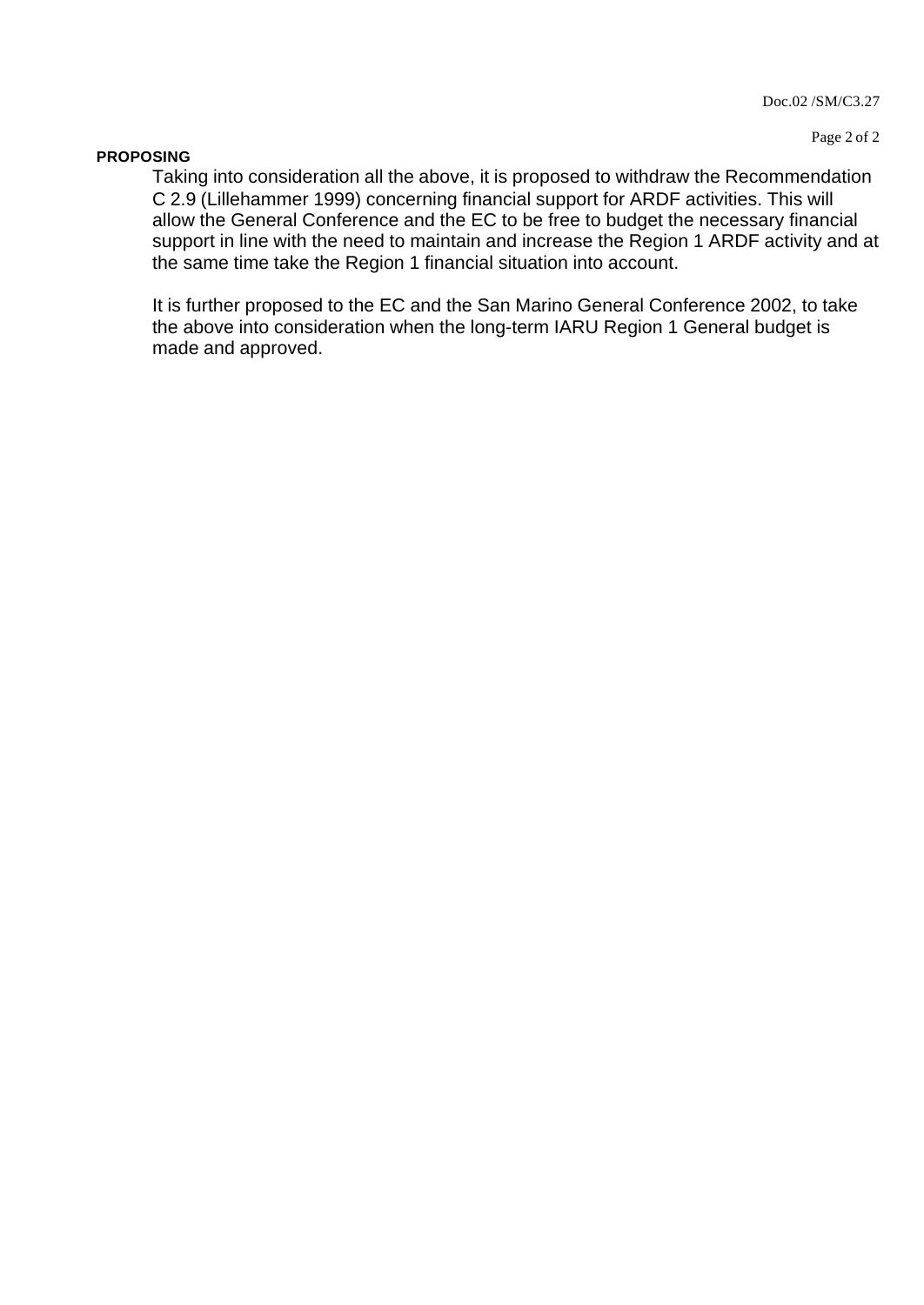## **IARU Region 1 Conference 2002**

*10-15 November, 2002* 

| SUBJECT        | Report of the Financial Advisory Group |  |
|----------------|----------------------------------------|--|
| <b>SOCIETY</b> | Region 1 Financial Advisory Group      |  |
|                |                                        |  |
| Committee      |                                        |  |

#### **1 Introduction**

At the IARU Region 1 Conference held at Lillehammer in 1999, considerable discussion took place on the financial position of the Region. This was against a background of a proposal from the Region 1 Executive Committee to increase the subscription level per member by 50%.

As a result of concerns expressed by a number of member societies, Committee C2 reviewed the financial status of the Region, and made a number of proposals, most of which were accepted by the final plenary meeting of the Conference. One of these proposals was for a "Financial Advisory Group" (FAG), comprising the members of Committee C2, to continue to work in the intervening three years until the 2002 Conference, to support efforts to restore the Region's financial health.

The terms of reference of the FAG were included in the Recommendation approved by the Conference:

*A special ad-hoc working group be set up under the name of "Financial Advisory Group" to monitor, support and report to member societies on the progress being made in restructuring the Region's finances and the processes of financial management. It is proposed that this ad-hoc working group should also advise and monitor the decisionmaking processes of the EC with respect to the implementation of resolutions contained in this report. It should also report to the next General Conference which will decide upon the continuance or otherwise of the Advisory Group. This ad-hoc working group will not incur costs for the Region. Should the General Conference believe that the current C2 Chairman should continue to chair this group, the Chairman of Committee C2 proposes that the Group should comprise:* 

#### *DJ6TJ, ZS6ALJ, PA1LK, OY1A, ON5OO, LA9NT and I1RYS, with G4JKS as Secretary.*

This paper comprises the report to 2002 Conference, referred to in the above recommendation.

#### **2 Overview of the work of the FAG since the 1999 Lillehammer Conference**

The FAG is pleased to note that a number of the recommendations it made in 1999 have been implemented, and that the financial position of the region is now much improved. This is encouraging.

The workload of the FAG has been lightweight since 1999. There has been little involvement in the financial affairs of the Region, and little has flowed in the way of information about financial plans from the Executive Committee. The actions taken in respect of specific recommendations made at Lillehammer are covered in the Appendix to this report. Suffice to say at this stage that the FAG is a little saddened that there has not been closer involvement in the financial activities of the Region, and senses that the FAG may be seen by the EC as a threat, rather than as a supportive resource for the benefit of Region 1 as a whole.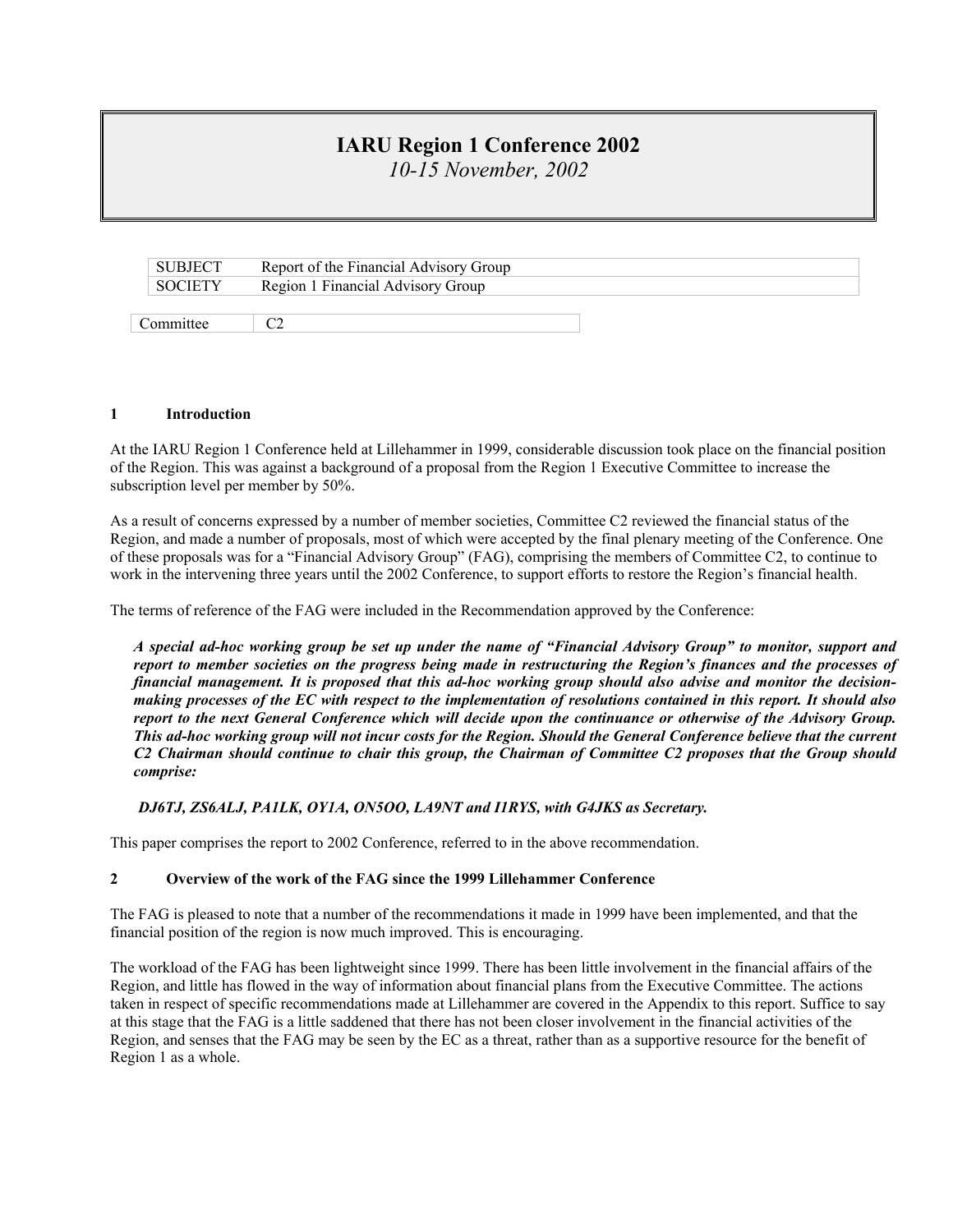#### **3 General Observations**

The Appendix to this report shows the FAG's understanding of the status on the recommendations made by Committee C2 at Lillehammer. Many of the less contentious recommendations have been implemented. For various reasons, some of the more fundamental ones have been set aside or deferred.

The limited information that the FAG has received about the 2001 actual outcome, and the 2002 budget suggest that the Region's financial affairs are in reasonable shape for the present. However, of concern is an increasing level of risk to the income stream, arising from:

- reducing numbers of amateurs in member societies in some countries
- an increasing level of bad debt from member societies

A rough projection suggests that underlying income may be decaying at a rate of some 5% per annum. This has inevitable implications for the ability of the Region to fund its expenditure programme without an increase in member society subscriptions or further reductions in cost base.

FAG notes that the 2000 accounts are not yet audited. Delays of this nature are of concern. The EC attributes this to delays and staff changes in Deloitte Touche, the Region's Auditors. Whatever the reason, the extended period since the end of 2000 is not acceptable.

The FAG understands that the Region's Treasurer has had to cope with a number of pressures associated with his business, and as such, has found difficulty in devoting as much time as he would have liked to the Region's affairs. Had the FAG been advised of this, it, or individual members of the FAG could have helped and supported the Treasurer in an active way. It is a pity that no such requests were made of FAG. This serves to underline the view held by FAG that it is not seen by the EC as a support resource.

One final comment that serves to underline this view is the fact that C2 appears to have been used on some occasions by the EC as the rationale for not allowing expenditure. The FAG is saddened that it has been quoted as the reason for not permitting reasonable expenditure, when this was not the true position.

#### **4 Summary**

This report from FAG summarises the views of the members of FAG on the main issues since the 1999 Lillehammer Conference. It will be for the 2002 Conference to decide whether there is a continuing role for FAG. Whatever that decision, any future role for FAG must be in an environment of co-operative interworking with the EC and Treasurer, rather than the environment of exclusion which has existed since 1999.

**Financial Advisory Group** 

**June 2002**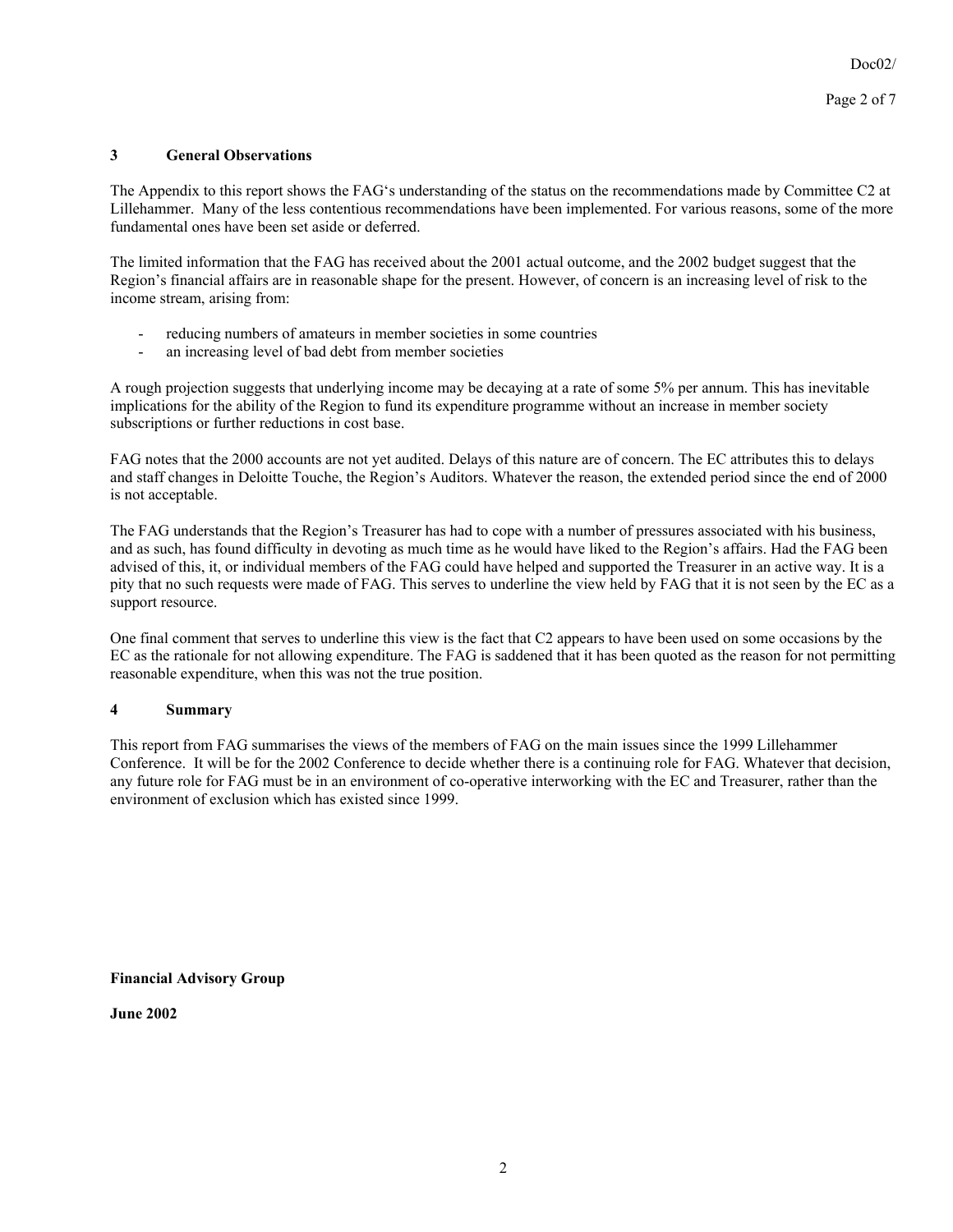#### **Appendix 1**

**Progress on the specific C2 recommendations made at Lillehammer** 

*Recommendation C2.1: That Standing Recommendation 1.2.7.3.(iii) of Torremolinos 1990 be amended to read as follows:* 

*1.2.7.3.(iii) the Credentials and Finance Committee (C.2) will adopt the hour of the opening of the first session of Committee C.2 at a General Conference as the deadline for confirming that a member society's financial contribution has reached the Regional Treasurer. In making this assessment, Committee C2 will require confirmation that the funds are in the possession of the Regional Treasurer in cash, or had reached the Region's bank account five working days before the start of the Conference.* 

FAG understands that this will be implemented at future conferences

#### *Recommendation C2.2: The cost accounting as well as corresponding historic accounting files and related certified financial statements (for all the Region's funds – including Fund 4) for the years 1996, 1997 and 1998 be approved.*

No action is needed, although member societies of Region 1 should be aware that the accounts presented to Committee C2 at Lillehammer did not make clear that there were unpaid debts due to the IARU IS, and thus that the true cash balance was overstated

#### *Recommendation C2.3 The Treasurer be instructed to ensure that the full effects of the provision for future General Conferences be shown clearly as a proper accrual.*

FAG understands that this is not possible under Swiss Tax laws, but this does not prevent an appropriate memo item being included in the accounts of the Region

#### *Recommendation C 2.4: Papers for future General Conferences should be distributed only by e-mail.*

FAG understands that this is being actioned

*Recommendation C2.5: Section B.1.21 of the Bylaws be amended by the addition of the following words at the end of Section B 1.21:* 

 *"Subject to the aforesaid, the financial assistance shall be limited to a maximum of CHF 1,500 per delegation"* 

*This was accepted as an standing recommendation but the exact way in which it is to be built into the re-write of the Constitution and Bylaws is to be considered by the Working Group set up to address that subject* 

FAG understands that there are concerns amongst the EC about this recommendation

*Recommendation C2.6: E-mail and Internet technologies should be fully exploited in the management and administration of the Region, Committees and Working Groups, where this will give rise to cost savings. In particular, where practicable societies should receive all documentation electronically, with a significant reduction in Regional costs.* 

PA0LOU commented in 2000: "This is already taking place and show promising results. Already during the 1999 book-year savings could be obtained by using more and more E-mail".

*Recommendation C2.7: The savings which would arise from outsourcing the Secretariat should be fully investigated. The EC should be asked to develop a proper statement of secretariat service requirements and then seek tenders from both member societies of the Region and other commercial organisations, and plan to make the change no later than the end of 2000 in agreement with the Financial Advisory Group (See Recommendation 2.16).*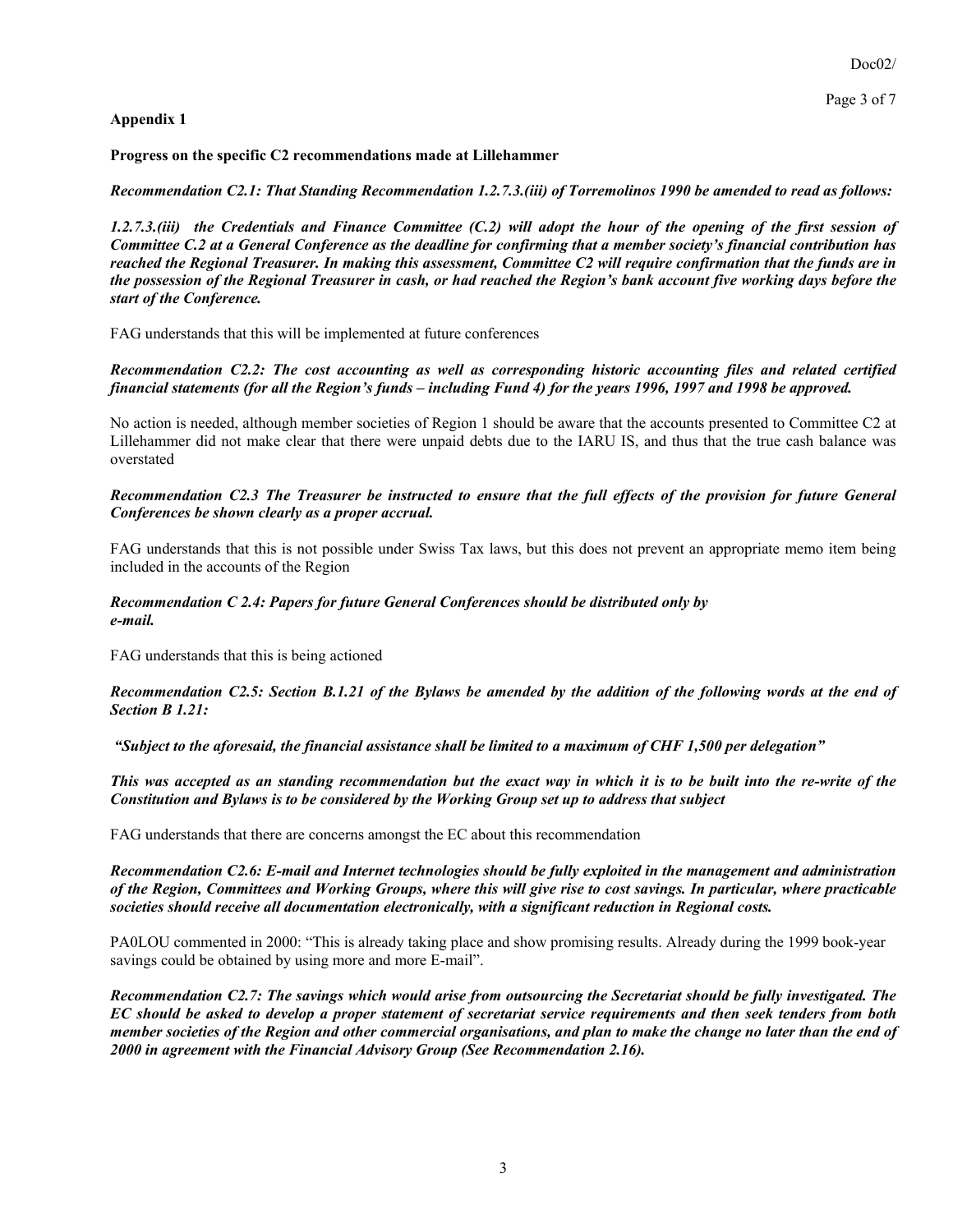PA0LOU has commented: "*I consider it useful for the FAG to know some of the major arguments why the EC, being the body responsible for R1 leadership in between General Conferences, and in the interest of serving the Region in the best way, has come to the conclusion that it is unable to implement in full the proposals of the 1999 Region 1 Conference relating to the Secretariat.* 

*Although the idea of having the Region 1 Office located at one of the Region's major Member Societies certainly received some support, the majority of the arguments against such a move quoted the many reactions received against this idea and the possible "signaling effect" this gives to Region 1's independent status. Nevertheless the idea is not completely lost and it has been pointed out that e.g. Region 2 has found a workable solution where a Member Society has made a room available to the Region, for free and without demands for obtaining any privileges in return. Also Region 2 now has a paid assistant to the Secretary who is available when needed, and if need be also during the weekends and/or evenings.* 

*This last aspect has weighed also heavily in our discussions. Our Office Manager is available on that basis and recent happenings, when SP5FM needed support from the Region 1 Office while being at the WRC 2000 in Istanbul, showed how valuable this is for our organisation.*

*This opportunity might be lost when the Region 1 Office would move to a Member Society's office or to a commercial organisation/external agency.* 

*Also weighing heavily is the wish to maintain the knowledge, experience, loyalty and competence of our Existing Office Manager with regard to IARU matters as well as with the liaison with all our Member Societies. This will be lost when we would move to an external agency. Moreover the Region already owns considerable assets such as office furniture and equipment, still representing a value which should not be wasted.* 

*Another matter is the role of our Secretary who, according to our Constitution, is responsible for the Secretariat and at all times therefore should have control over what is happening at the Region 1 Office. One of the major stumble blocks we have not been able to solve is "how to calculate the man-hours involved" in case we would ask for an offer from an external agency. These are impossible to be predicted as they depend on too many variable circumstances. Professional practice has taught that under such circumstances no external agency will be willing to make an offer.* 

*From the concluding "Summary" (15.4) in the Summary Record you will note that the EC remains committed to reduce the total Office/Secretariat expenditure by at least CHF 30.000. We expect already a reduction during the present year 2000, and a further major reduction starting 2001, if the discussions with our Office Manager, concerning a new and different agreement, can be concluded with success".* 

*Recommendation C2.8: Over the next three years consideration should be given by the EC and the Treasurer to adopting a "project accounting" approach, which would show the true costs of each major activity or project under a single heading. A proposal should be available to the 2002 General Conference.* 

The FAG is not aware of progress in this issue

*Recommendation C2.9: The level of financial support for ARDF and HST, together with the donations to AMSAT and 4U1ITU be set at CHF 1,500 each year. The EC should also review whether donations should cease entirely in the current financial climate.*

The budgets for 2000 and 2001 showed:

|           | 2000  | 2001  |
|-----------|-------|-------|
| AMSAT:    | Nil   | Nil   |
| $4$ UITU: | 1,500 | 1,500 |
| ARDF:     | 2,400 | 3,400 |
| HST:      | 4,100 | 3,100 |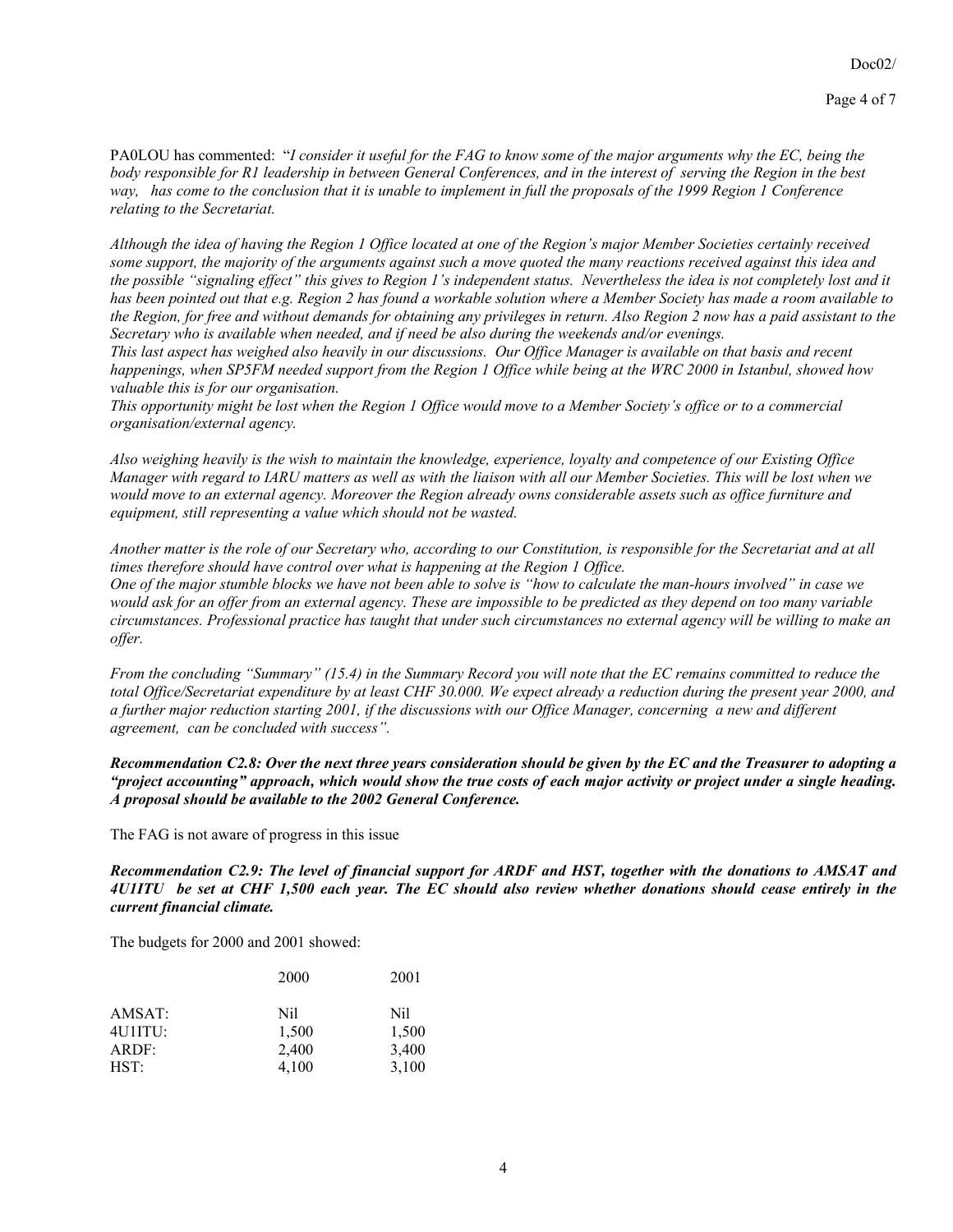*Recommendation C 2.10: For the avoidance of all possible doubt, that the class of travel for all those travelling on Regional business should be confirmed as Economy, using the lowest available fare type.* 

FAG believes that this is current practice

*Recommendation C 2.11: Attendance of Region 1 EC members at Region 1 expense at the ECs or General Conferences of other Regions is not a justifiable expense at the moment and should be discontinued with immediate effect. Attendance at ACs should be limited to no more than two members of the EC. Attendance at Regional Conferences when held in conjunction with ACs is also justifiable on the same basis.* 

FAG believes that his has been implemented

*Recommendation C2.12: Attendance at working meetings of the EC should be limited to members of the EC only. Standing Recommendation 1.4.2.5. (Torremolinos 1990) should also remain in place, so that the EC may invite the Chairman of the permanent HF Committee and the Chairman of the permanent VHF/UHF/SHF Committee to attend EC meetings. It is recommended that the EC give consideration to limiting such invitations to occasions where a written report from these Chairmen would not be adequate.* 

FAG understands that this was planned to be progressed as part of the review of the Constitution (CAM-WG)

*Recommendation C2.13: The recommendations of the STARS Working Group with respect to the transfer of STARS and ADP seminar costs to Fund 4, and the increase of the "voluntary" levy for Fund 4 to CHF 0.10 per year per licensed member be approved.* 

This has been implemented

*Recommendation C2.14: All agreed expenditure by the Regional officers on behalf of the International Secretariat should be reimbursed directly by the International Secretariat. The cash flow of Region 1 should not be adversely affected by these activities.*

FAG understands that this has been implemented

*Recommendation C2.15: The Committee therefore recommends to the General Conference that the following changes be made to the Bylaws of the Region:* 

**Recommendation C2.15.1: Paragraph B.6.3 should be amended to read: "The long-term IARU Region 1 General Budget shall be proposed by the Executive Committee and approved by the General Conference. The principle of this budget shall be that the income and expenditure of the Region are matched over the budget period."** 

#### *Recommendation C2.15.2: A new paragraph B.6.4 shall be added:*

**"Each year, not later than the end of the first month of the new financial year, the Executive Committee shall present to member societies for comment, the Proposed Annual Budget ("PAB") and spending priorities for that year. The PAB shall be as much as possible in keeping with the principles of the long-term Budget approved for the relevant three-year period by the General Conference of the Region. However, in proposing the PAB, the Executive Committee shall have reasonable discretion to make changes to the spending patterns, but within the pattern of priorities and spending limits agreed by the General Conference, as well as to propose reasonable amendments and additions to such allocations, should such variations, amendments and additions be deemed required and necessary to meet the priorities and the unforeseen contingencies, if any, for that current year. The principle shall be maintained, however, that the spending limits set at the General Conference shall not be exceeded other than with the approval of the majority of member societies in the Region"**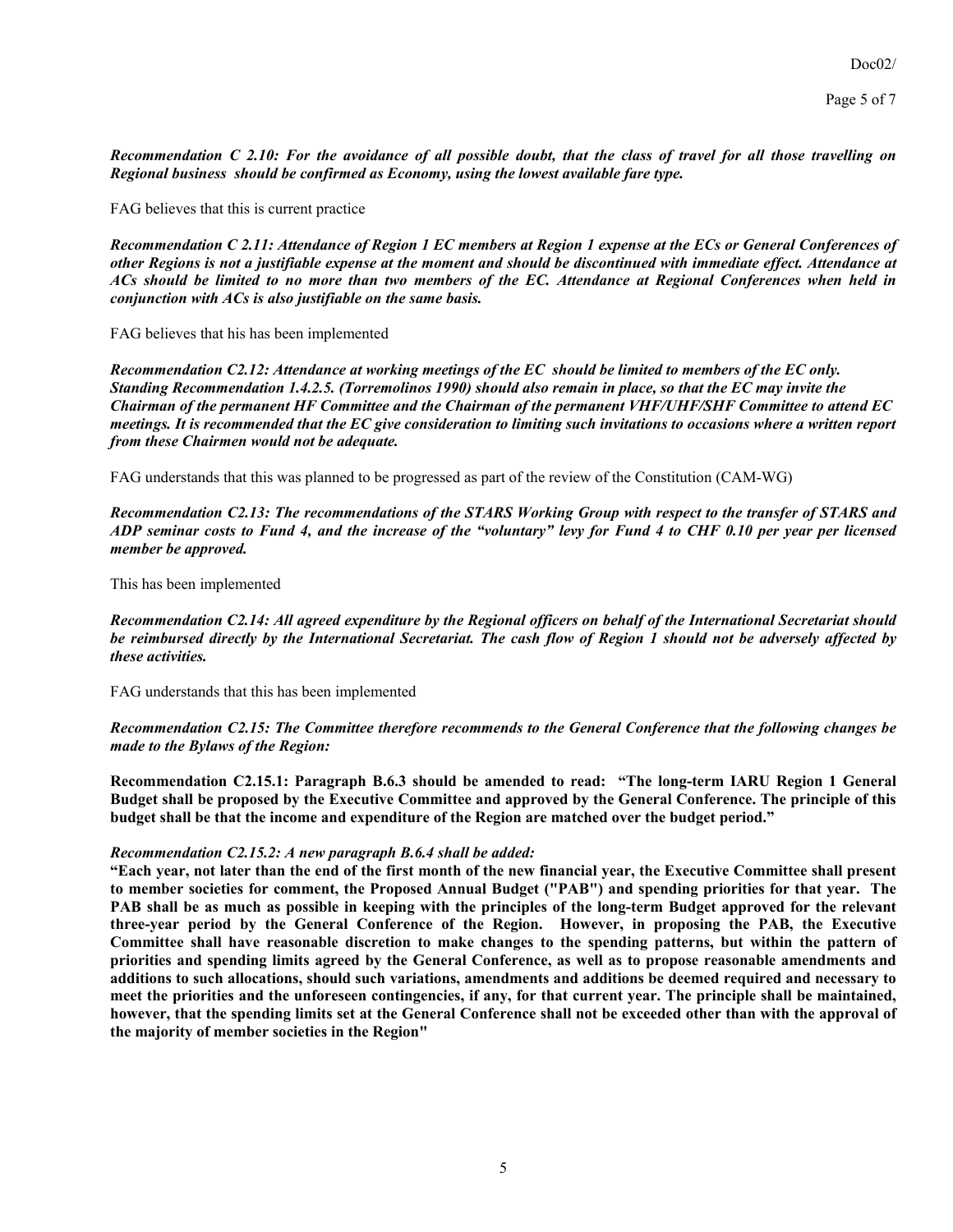#### **Recommendation C2.15.3: A new paragraph B.6.5 shall be added:**

*"Member societies shall provide the Executive Committee with a reaction to the PAB within and not later the end of the second month of the financial year by direct notification of vote in favor and/or against. A simple majority of those member societies who vote are required to approve any material changes to the spending patterns agreed at the General Conference. The PAB shall be deemed as "not approved" should the simple majority of those member societies who vote, not vote for it. In such event, then the relevant yearly section of the long-term budget shall automatically apply."* 

*Recommendation C2.15.4: Existing paragraph B.6.4 shall be renumbered B.6.6 and subsequent paragraphs in this section shall be likewise renumbered.* 

*Recommendation C2.15.5: The Committee, noting that there are insufficient member societies represented at the 1999 General Conference to approve a change to the Constitution, suggests that the following proposal be referred to the Working Group set up to review the Constitution and Bylaws of IARU Region 1: Article A.4.1 shall be amended to read: "The Executive Committee is the General Executive and managing body and it shall have full executive powers between General Conferences. These powers may not be delegated, and members of the Executive Committee individually and severally carry the collective responsibility for the proper management of the affairs of IARU Region 1 as defined below (A.4.3)"*

*It was agreed at the Final Plenary that these recommendations should not at this time be adopted into the bylaws of the Region, as the Working Group set up to consider that matter will take the recommendations C2.15.n into account in framing their proposals. In the meantime, these become standing recommendations which the Executive Committee will operate to.* 

The FAG notes that these recommendations do not seem to have been fully implemented. It also notes that Paper 2.4 for the San Marino IARU Region 1 Conference 2002 includes proposed revisions to these recommendations. This paper was not been discussed with FAG prior to publication, and FAG comments on it are contained in a separate paper submitted to the San Marino Conference.

*Recommendation C2.16: A special ad-hoc working group be set up under the name of "Financial Advisory Group" to monitor, support and report to member societies on the progress being made in restructuring the Region's finances and the processes of financial management. It is proposed that this ad-hoc working group should also advise and monitor the decision-making processes of the EC with respect to the implementation of resolutions contained in this report. It should also report to the next General Conference which will decide upon the continuance or otherwise of the Advisory Group. This ad-hoc working group will not incur costs for the Region. Should the General Conference believe that the current C2 Chairman should continue to chair this group, the Chairman of Committee C2 proposes that the Group should comprise:* 

*DJ6TJ, ZS6ALJ, PA1LK, OY1A, ON5OO, LA9NT and I1RYS, with G4JKS as Secretary.* 

*The membership of this Group was agreed under Agenda item 8 of the Final Plenary, and other societies were invited to consider whether to nominate other candidates for the Working Group. The Cjairman of the Working Group explained he would welcome other input, but would hope to keep the size of the Group to a reasonable number.* 

To the extent possible, the FAG has been working by e-mail.

*Recommendation C2.17: The Treasurer and the EC be authorised to investigate the outsourcing of the "book-keeping" activities, to allow the Treasurer to focus on areas of financial governance. Subject to an appropriate arrangement being agreed at a cost which can be sustained within the budget, the EC be authorised to implement such an arrangement as soon as practicable, in agreement with the Financial Advisory Group proposed in Recommendation C2.15.* 

FAG understands that this is now being performed by a member of the Treasurer's staff.

*Recommendation C2.18: Active steps be taken by the EC to obtain commercial sponsorship for support of General Conference costs (Fund 2) and also the promotion of amateur radio (Fund 4)* 

FAG understand that no action has yet been taken here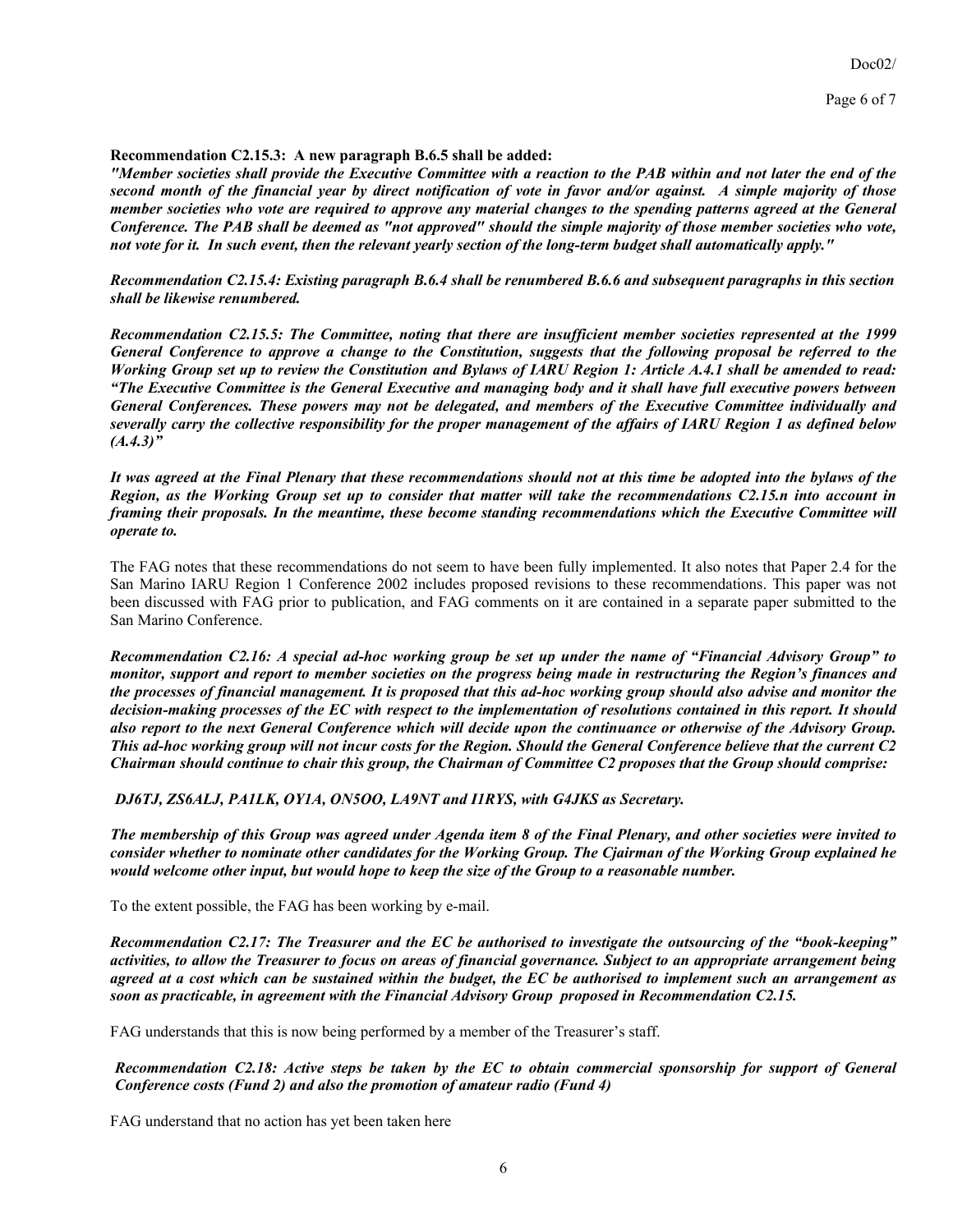*Recommendation C2.19: In the event of succession between Treasurers, the past Treasurer is formally requested to bring the current financial year of the Region to a proper closing including a clean audit. The EC should make appropriate arrangements for the transfer of signatory authorities as appropriate, consistent with this Recommendation.* 

FAG notes that this process was completed, although rather more slowly than planned

*Recommendation C2.20.1: The EC be authorised to operate the Region to the attached revised financial projections and notes, which are made an integral part of this recommendation, and to take actions on the recommendations in this report as approved by the General Conference* 

*Recommendation C2.20.2: Having regard to the revised financial projections, membership dues for the years 2000 through and including 2002 should increase to CHF 1.80 p.a. for licensed members. Should additional increases be deemed necessary and justified during such a period by the EC of the Region in order to meet unforeseen circumstances, this will be only with the approval of the proposed ad-hoc working group and a simple majority of the member societies of the Region duly notified and requested to vote.* 

FAG understands that this represents the current position

*Recommendation C2.21.1: It be unanimously agreed and confirmed that the elected currency of the Region be the Swiss Franc* 

*Recommendation C2.21.2: It be unanimously agreed that members societies within the European Union, whose national currency has been replaced by the Euro be able to elect irrevocably as from 30 March 2002* 

- *(a) whether to start transacting their account with the Region in Euro (EUR) or*
- *(b) to continue permanently to transact in Swiss Francs (CHF)*

*Recommendation C2.21.3: Should a member society irrevocably elect option (a) then the Treasurer of the Region shall determine as from 30th day of March of every financial year the official exchange rate between the Euro and the Swiss Franc to be applied to all transactions entered into during that financial year between the Region and the requesting member society. Such exchange rate shall be communicated to the requesting member society and applied thereon.* 

*Recommendation C2.21.4: Invoices shall, in any event, indicate the membership contributions due in both CHF and EUR, regardless of Recommendation C2.21.3 above and members societies shall be free to select the currency of payment on the same basis as in Recommendation C2.12.2* 

FAG understands that this will be incorporated in the new constitution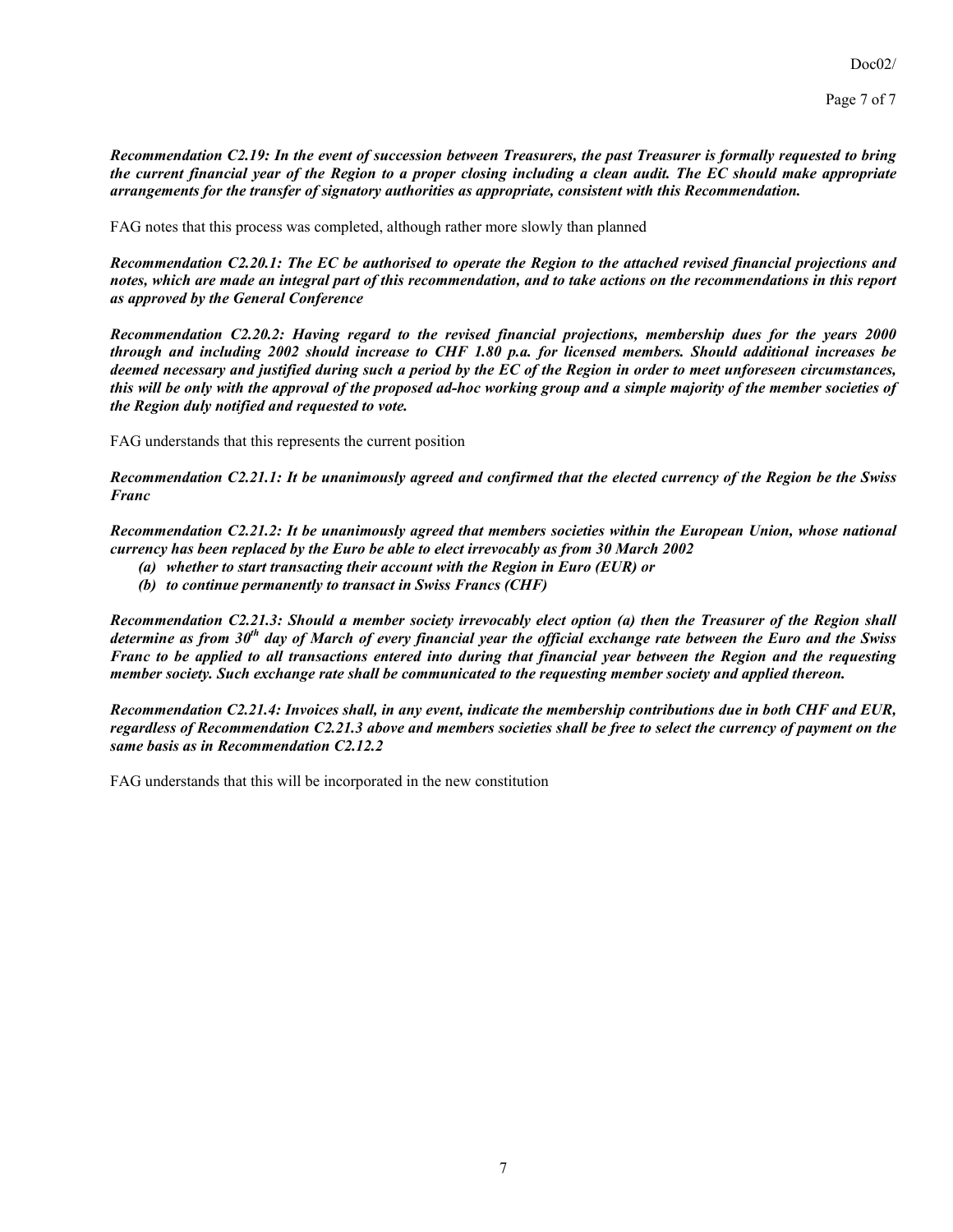## IARU Region 1 Conference 2002 *10-15 November, 2002*

| SUBJECT | Financial Advisory Group commentary on Paper C2.4 for the 2002 Regional Conference |
|---------|------------------------------------------------------------------------------------|
| SOCIETY | Region 1 Financial Advisory Group                                                  |

Committee | C<sub>2</sub>

#### **1 Introduction**

At the IARU Region 1 Conference held at Lillehammer in 1999, considerable discussion took place on the financial position of the Region.

Committee C2 reviewed the financial status of the Region, and made a number of proposals, most of which were accepted by the final plenary meeting of the Conference. The Financial Advisory Group (FAG) was set up at that Conference to "monitor, support and report to member societies on the progress being made in restructuring the Region's finances and the processes of financial management."

 For the 2002 San Marino Conference, the Executive Committee has submitted paper C 2.4. FAG was not consulted on the preparation of paper C2.4 and so it believes that it should provide some commentary on the proposals in the paper, so that the Conference may have an understanding of the full facts before discussing paper C2.4.

#### **2 The proposals in paper C 2.4**

The following paragraphs relate the proposals in paper  $C$  2.4 (in italics) to the original  $C$ 2 proposals, and add commentary from FAG on its view of the C 2.4 proposals (in bold).

#### **Paper C 2.4 recommendation C2.A**

*The IARU Region 1 EC proposes that the General Conference in San Marino 2002 withdraws the recommendation C2.5 (Lillehammer 1999) for the following reason and returns to existing Bye-Law B1.2.1.* 

*The amount of CHF 1500 does not cover all the expenses a small society will need to send one representative to a Region 1 General Conference. This contradicts the idea that such financial assistance would inspire smaller societies to take part in the work of IARU Region 1.* 

The original proposal stated:

"The Committee considered that some limit should be placed on the level of subsidy provided to delegations under B.1.21 of the Bylaws. It was noted that opportunities might be available for commercial or government sponsorship for such delegates. The level of financial assistance provided under this clause is at the discretion of the EC, having regard to the financial resources available.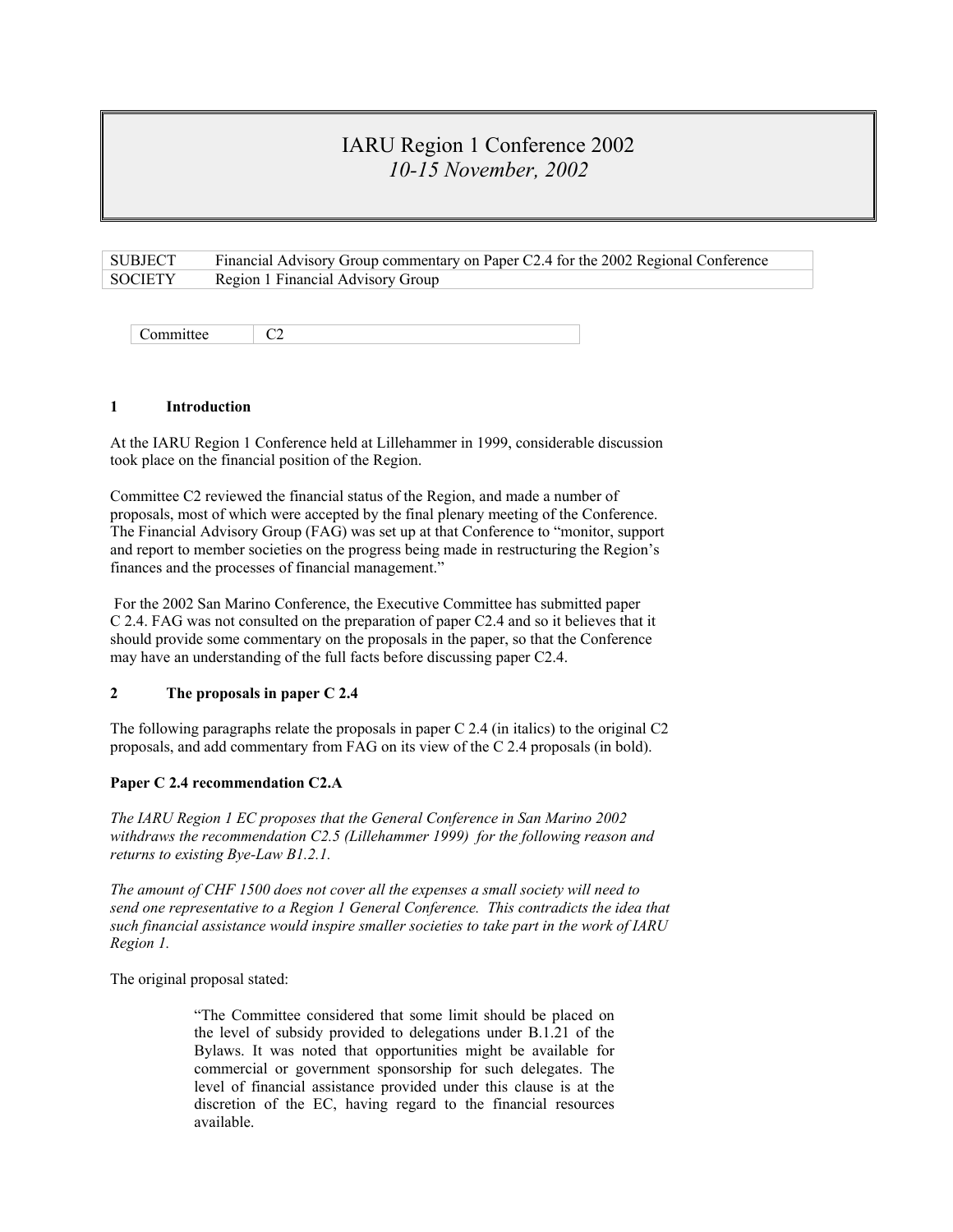Page 2 of 7

Recommendation C2.5: Section B.1.21 of the Bylaws be amended by the addition of the following words at the end of Section B 1.21:

"Subject to the aforesaid, the financial assistance shall be limited to a maximum of CHF 1,500 per delegation""

This was accepted as a standing recommendation but the exact way in which it was to be built into the re-write of the Constitution and Bylaws was to be considered by the Working Group set up to address that subject

#### **FAG Comment:**

**The FAG believes that this proposal is still appropriate. Firstly, the implication in paper C2.4 is that it is necessary to cover ALL the costs of a delegate for whom financial assistance is provided. The FAG does not agree with this policy. It believes that any financial assistance should cover part, but not all, of the costs of attending the Regional Conferences. The FAG notes that air flights are available between London (for example) and a number of African cities at less than CHF 1,000.** 

**Whilst it is not necessarily the case that fares in the opposite direction will be the same, the above gives some indication of the air fare costs likely to be involved** 

**Given that there will be additional costs for accommodation at the conference, the figure of CHF 1,500 still seems appropriate for covering the majority of the costs of many delegates from Africa. FAG believes, therefore, that the EC proposal is not appropriate.**

#### **Paper C 2.4 recommendation C2.B**

*The IARU Region 1 EC proposes that the General Conference in San Marino 2002 withdraws the recommendation C2.11 (Lillehammer 1999) for the following reason:* 

- *Regular contact with the other two regions has proved to be very productive*
- *In view of the improved financial situation, the EC considers it a justifiable expense.and liaison with Regions 2 and 3 should be re-activated.*

The original proposal stated:

"The Committee reviewed the volume of travel, noting that there is significant cost involved in travel outside the Region. Whilst attendance at meetings of the AC is essential, the Committee recommends to General Conference that:

Recommendation C 2.11: Attendance of Region 1 EC members at Region 1 expense at the ECs or General Conferences of other Regions is not a justifiable expense at the moment and should be discontinued with immediate effect. Attendance at ACs should be limited to no more than two members of the EC. Attendance at Regional Conferences when held in conjunction with ACs is also justifiable on the same basis."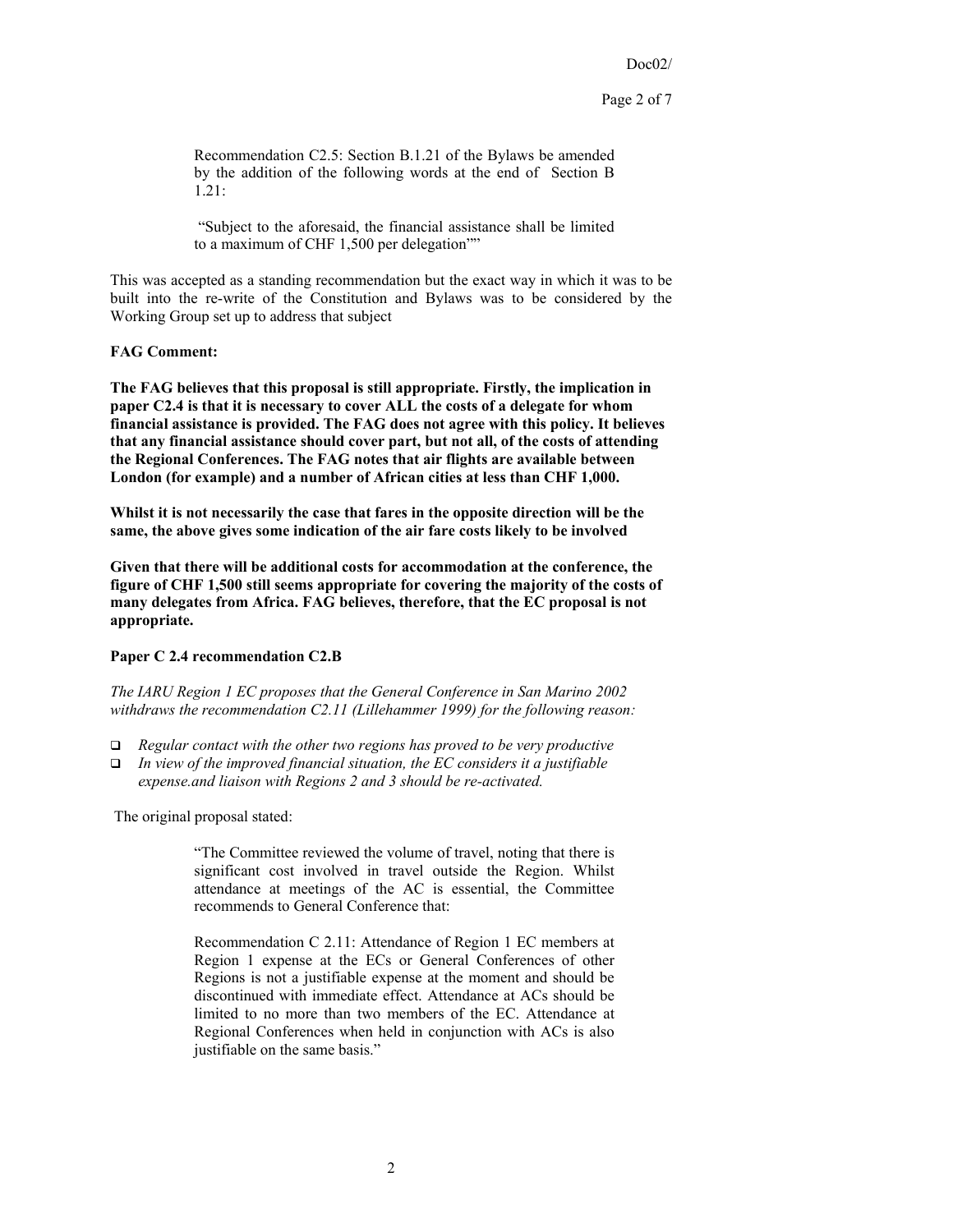Doc02/

#### **FAG Comment:**

**From the above, it will be seen that 1999 Committee C2 agreed that EC travel should take place to ACs twice per year. This would allow significant opportunities for face-to-face interaction with delegates from other IARU Regional teams and with the IS. Given that the normal practice is for one AC each year to coincide with a Regional Conference, this means that two Region 1 EC members have the opportunity each year to attend two ACs and one Regional Conference. The FAG believes that this is more than adequate for face-to-face interaction. Other interaction can of course take place by e-mail.** 

#### **Paper C 2.4 recommendation C2.C**

*The IARU Region 1 proposes that the General Conference in San Marino 2002 withdraws recommendation C2.12 (Lillehammer 1999) for the following reason:* 

- *It has proved necessary to have the office manager or another person as minute taker to allow for an efficient EC meeting.*
- *There is no reason to exclude the chairman of the permanent HF Committee and the Chairman of the permanent VHF/UHF/Microwave Committee from the EC meeting, and that therefore, recommendation 1.4.25 Torremolinos 1999) should be reconfirmed.*

The original proposal stated:

"The Committee noted that the costs of EC meetings could be reduced as the meetings were normally attended by the Office Manager as minutes taker, in addition to the Secretary. From time to time, there are also invited guests at the EC meetings, incurring Regional expense.

Recommendation C2.12: Attendance at working meetings of the EC should be limited to members of the EC only. Standing Recommendation 1.4.2.5. (Torremolinos 1990) should also remain in place, so that the EC may invite the Chairman of the permanent HF Committee and the Chairman of the permanent VHF/UHF/SHF Committee to attend EC meetings. It is recommended that the EC give consideration to limiting such invitations to occasions where a written report from these Chairmen would not be adequate."

#### **FAG Comment:**

**There are two aspects to the EC proposal. Firstly, it seems to suggest a misunderstanding of the original C2 proposal, as far as attendance of the HF and VHF/UHF/Microwave Committee Chairmen is concerned. The C2 proposal confirms that these should be allowed to attend EC meetings, but suggests that the EC limits their attendance to instances when a written report would not be adequate. The matter is therefore at EC discretion, and does not require that recommendation C 2.12 be withdrawn.** 

**The second aspect relates to the need for an office manager at a working meeting of the EC. FAG believes that this is unnecessary, and that the Region 1 Secretary (using a laptop, or tape recorder) should be perfectly capable of taking such minutes as are needed. This is normal practice in other meetings, and the FAG sees no reason to incur extra cost in this area.**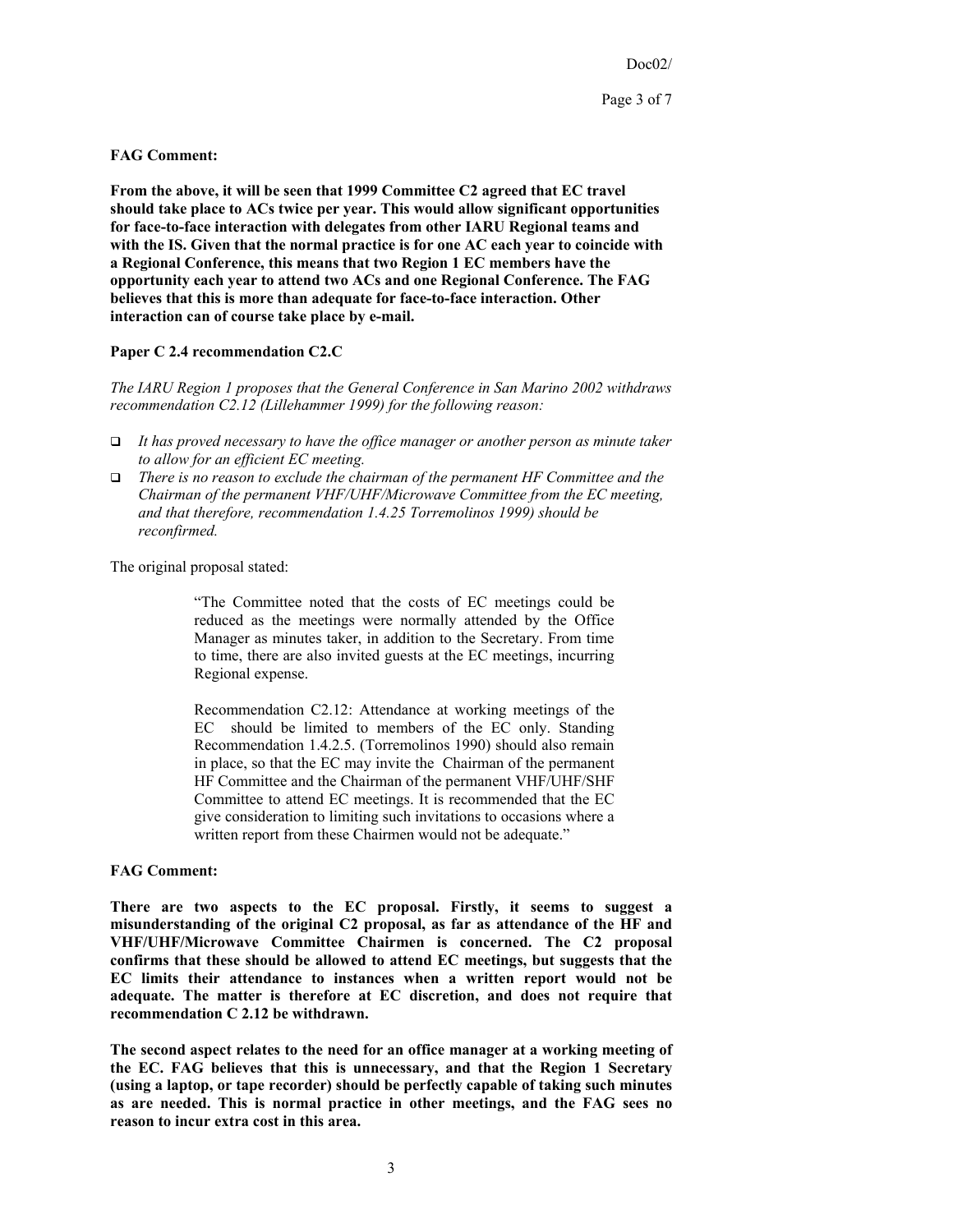Doc02/

#### **Paper C 2.4 Recommendations C2.D/E/F**

#### **Recommendation C2.D**

*The IARU Region 1 proposes that the General Conference in San Marino 2002 withdraws the recommendation C2.15, C2.15.1, C2.15.2, C2.15.3 and C2.15.4 (Lillehammer 1999) for the following reasons and reconfirms existing Bye-Law C6.3*

*The EC considers that it is not necessary to amend the Bye-Laws and that instead these conference Recommendations will serve the same purpose. If amendments are necessary in the future it will be easier and faster to amend a recommendation than a Bye-Law.* 

*The EC therefore proposes to use Recommendations instead of changes to the Bye-Laws for these matters and proposes the following amendments.* 

#### **Recommendation C2.E**

*The IARU Region 1 EC proposes to the General Conference in San Marino 2002 that the recommendation C2.15.2 (Lillehammer 19999) is amended as follows:* 

*Each year, at the end of February, the secretariat sends out a questionnaire to each member society regarding the number of licensed members. This questionnaire must be returned by the end of March. The EC, immediately after its meeting when it has had the opportunity to review the figures, shall present to all member societies for comment, the Proposed Annual Budget (PAB) and spending priorities for that year. The PAB shall be as much as possible in keeping with the principles of the long-term Budget approved for the relevant three-year period by the General Conference of the Region. However,, in proposing the PAB, the Executive Committee shall have reasonable discretion to make changes to the spending patterns, but within the pattern of priorities and spending limits agreed by the General Conference, as well as to propose reasonable amendments and additions to such allocations, should such variations, contingencies and additions be deemed required and necessary to meet the priorities and the unforeseen contingencies, if any, for that current year. The principle shall be maintained, however, that the spending limits set at the General Conference shall not be exceeded other than with the approval of the majority of member societies in the Region.* 

#### **Recommendation C2.F**

*The IARU Region 1 proposes that the General Conference in San Marino 2002 that the recommendation.15.3 (Lillehammer 1999) is amended as follows:* 

*Member Societies shall provide the EC with a reaction to the PAB within one month after the PAB was circulated. This should be a vote in favour or against. A simple majority of those member societies who vote are required to approve any material changes to the spending patterns agreed at the General Conference. The PAB shall be deemed as "not approved" should the simple majority of those member societies who vote, not vote for it. In such event, then the relevant yearly section of the long-term budget shall automatically apply.*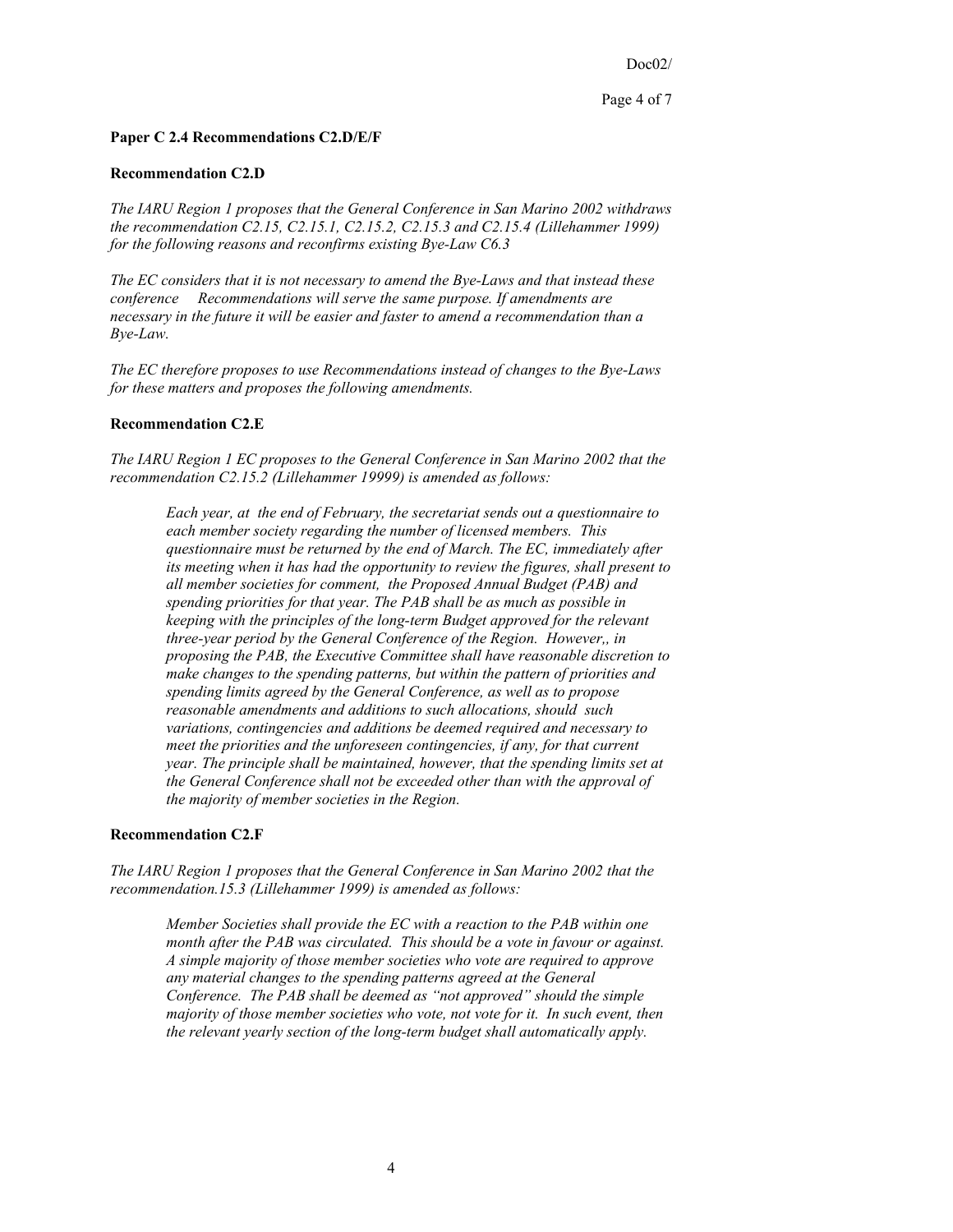The original recommendations stated:

"The Committee reviewed the budgeting process for the Region. It was noted that efforts had been made to improve the budgeting process over recent years, although paper 3.27 proposed further transparency and member society involvement in the process. The Committee reviewed paper 3.27 and agreed that it should be supported.

Recommendation C2.15: The Committee therefore recommends to the General Conference that the following changes be made to the Bylaws of the Region:

Recommendation C2.15.1: Paragraph B.6.3 should be amended to read: "The long-term IARU Region 1 General Budget shall be proposed by the Executive Committee and approved by the General Conference. The principle of this budget shall be that the income and expenditure of the Region are matched over the budget period."

Recommendation C2.15.2: A new paragraph B.6.4 shall be added:

"Each year, not later than the end of the first month of the new financial year, the Executive Committee shall present to member societies for comment, the Proposed Annual Budget ("PAB") and spending priorities for that year. The PAB shall be as much as possible in keeping with the principles of the long-term Budget approved for the relevant three-year period by the General Conference of the Region. However, in proposing the PAB, the Executive Committee shall have reasonable discretion to make changes to the spending patterns, but within the pattern of priorities and spending limits agreed by the General Conference, as well as to propose reasonable amendments and additions to such allocations, should such variations, amendments and additions be deemed required and necessary to meet the priorities and the unforeseen contingencies, if any, for that current year. The principle shall be maintained, however, that the spending limits set at the General Conference shall not be exceeded other than with the approval of the majority of member societies in the Region"

Recommendation C2.15.3: A new paragraph B.6.5 shall be added:

"Member societies shall provide the Executive Committee with a reaction to the PAB within and not later the end of the second month of the financial year by direct notification of vote in favor and/or against. A simple majority of those member societies who vote are required to approve any material changes to the spending patterns agreed at the General Conference. The PAB shall be deemed as "not approved" should the simple majority of those member societies who vote, not vote for it. In such event, then the relevant yearly section of the long-term budget shall automatically apply."

Recommendation C2.15.4: Existing paragraph B.6.4 shall be renumbered B.6.6 and subsequent paragraphs in this section shall be likewise renumbered."

#### **FAG Comment:**

**The FAG has no problem, if the EC believes it more appropriate, for these original decisions to stand in the form of recommendations, rather than amending the Constitution.**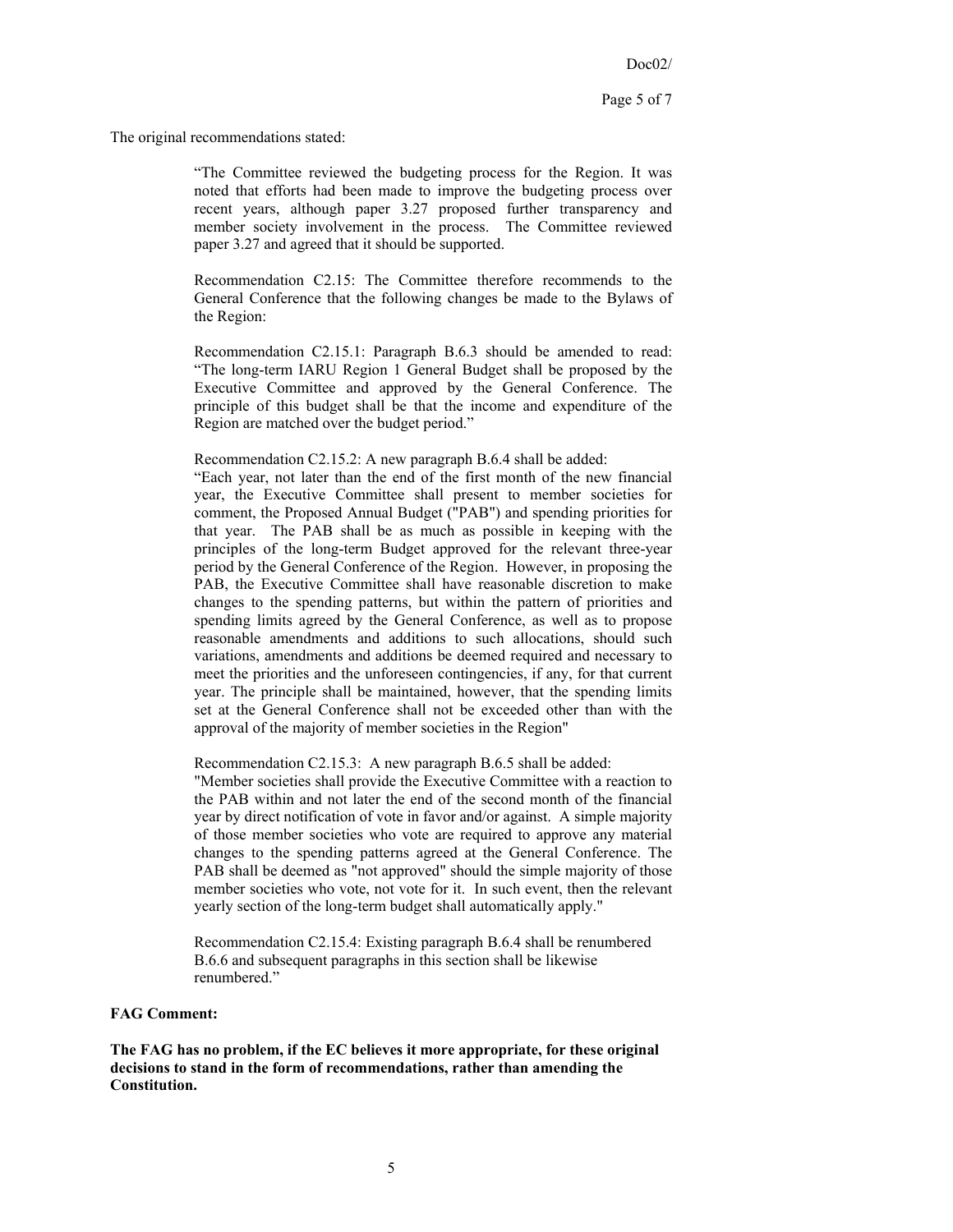Doc02/

Page 6 of 7

**However, The FAG is seriously concerned about the new EC proposals. If put into effect, the programme for budget preparation for each year would be:** 

| <b>End-February:</b>   | <b>Questionnaire to member societies</b>              |
|------------------------|-------------------------------------------------------|
| End-March:             | <b>Responses received</b>                             |
| April:                 | <b>EC</b> determines Proposed Annual Budget (PAB)     |
| <b>Beginning May:</b>  | <b>PAB</b> circulated to member societies for comment |
| <b>Beginning June:</b> | <b>Comments from member societies on PAB</b>          |

**By this time nearly half the year has passed, and there is little opportunity to take action if the budget is not approved.** 

**The FAG therefore believes that there are only two options open to Conference on this proposal:**

- **a) To eliminate the requirement for the PAB to be approved by member societies**
- **b) To operate to a different timescale as follows:**

**Year 1** 

| April:    | Questionnaire to member societies about membership levels        |
|-----------|------------------------------------------------------------------|
| August:   | <b>Ouestionnaire returned</b>                                    |
| October:  | <b>EC determines Proposed Annual Budget (PAB) for Year 2</b>     |
| November: | <b>PAB</b> for Year 2 circulated to member Societies for comment |

**End- December: Comments from member societies on PAB for Year 2** 

**This timetable results in approval (or otherwise) of the PAB at the beginning of the budget year, allowing plenty of time for corrective action. It does, however, mean that membership levels and subscriptions are based on the society membership levels one year previously. This should not be a major problem for societies in the Region.** 

#### **Paper C2.4 recommendation C2.G**

*The IARU Region 1 EC proposes that the General Conference in San Marino 2002 withdraws the recommendation C2.15.5 (Lillehammer 1999) for the following reason:* 

> *There is no need for this change because it is already adequately covered in the Region 1 Constitution and Bye-Laws.*